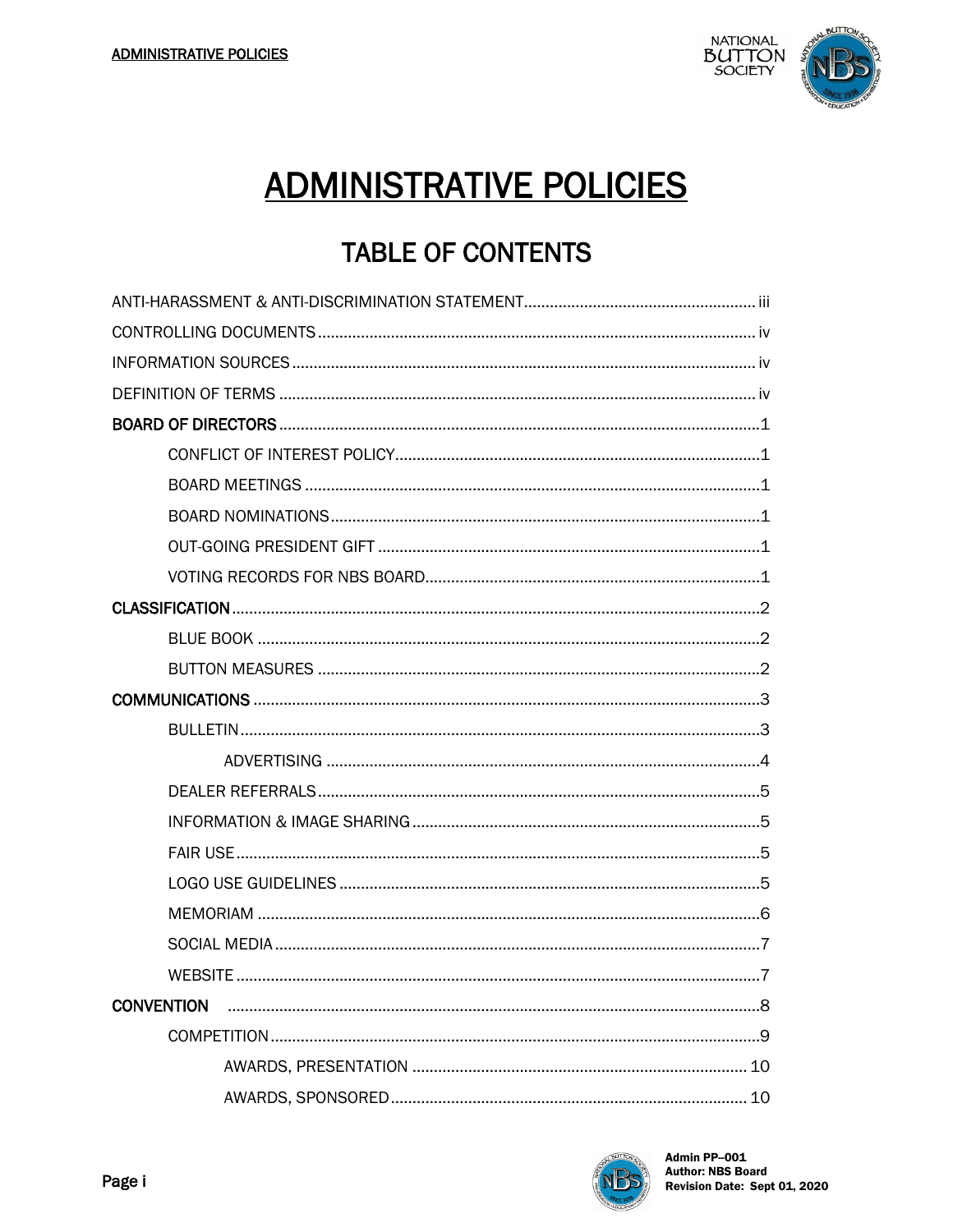

|    | LIABILITY FOR BUTTONS ENTERED FOR COMPETITION  11               |  |
|----|-----------------------------------------------------------------|--|
|    |                                                                 |  |
|    |                                                                 |  |
|    |                                                                 |  |
|    |                                                                 |  |
|    |                                                                 |  |
|    |                                                                 |  |
|    |                                                                 |  |
|    |                                                                 |  |
|    |                                                                 |  |
|    |                                                                 |  |
|    |                                                                 |  |
|    |                                                                 |  |
|    |                                                                 |  |
|    |                                                                 |  |
|    |                                                                 |  |
|    |                                                                 |  |
|    |                                                                 |  |
|    |                                                                 |  |
|    |                                                                 |  |
|    |                                                                 |  |
|    |                                                                 |  |
|    | A. Disclosure of Actual or Potential Conflicts of Interest Form |  |
| В. | NBS Sponsored Award Submission Form                             |  |
| C. | NBS Tray Slip Order form                                        |  |
| D. | NBS Tray Slips & Tray Entry Form                                |  |
| Е. | Stipend and Travel Reimbursement Schedule                       |  |
| F. | <b>NBS Payment Request Form</b>                                 |  |
| G. | NBS Matching Grant Application Form                             |  |

- H. NBS Beginner's Handbook
- **Volunteer Application** Τ.
- J. Current NBS Bylaws (2012 revision)
- K. Show Guidelines (2018)

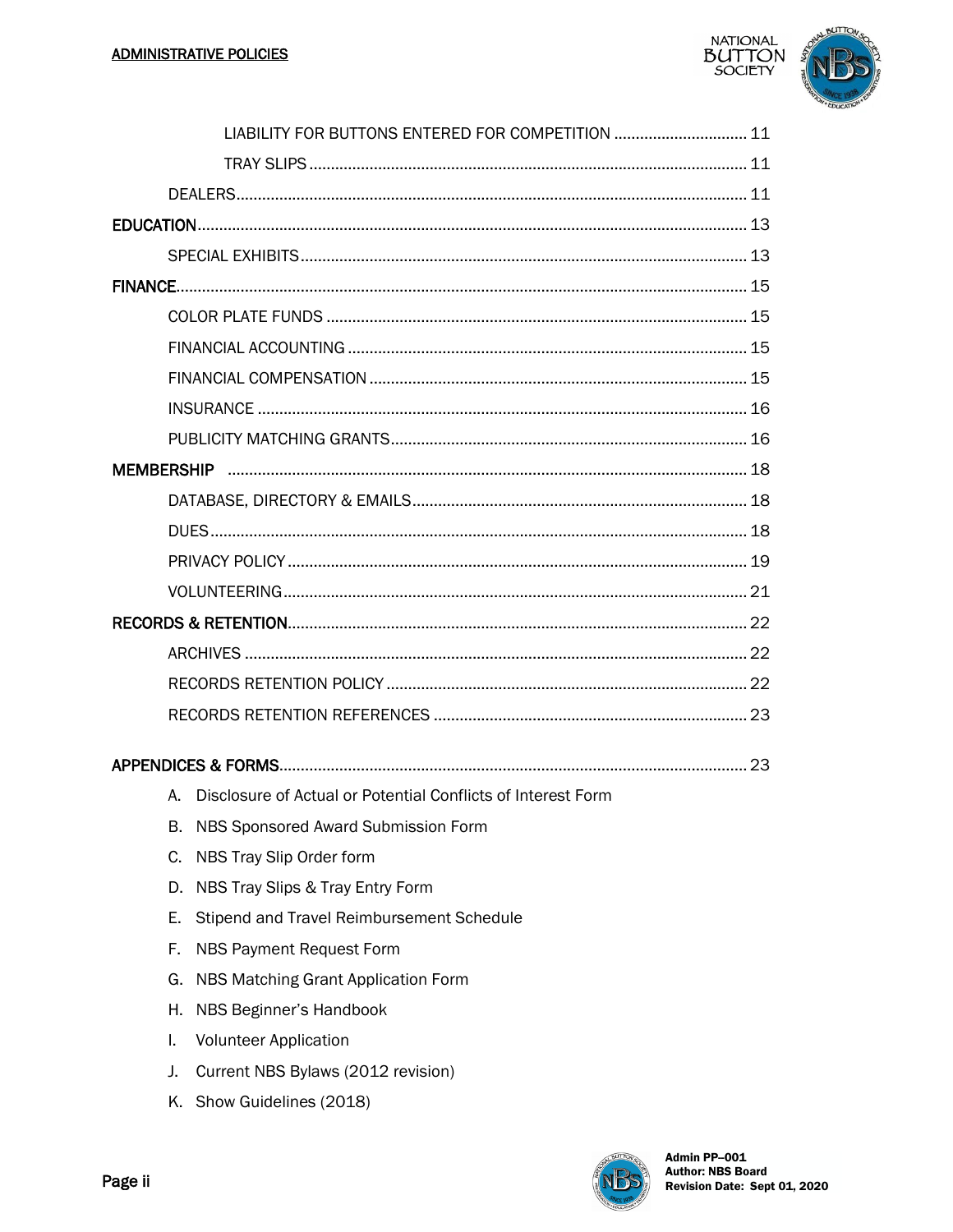

### ANTI-HARASSMENT & ANTI-DISCRIMINATION STATEMENT

NBS is committed to ensuring that all its activities are carried out in an environment that is free from harassment, an environment in which individuals associated with NBS respect each other and work together promoting and enjoying the hobby of button collecting. NBS is firmly committed to the principle that everyone deserves to be treated with dignity and respect. Any harassing behavior toward any member of NBS or any member of the public at an NBS function is not acceptable and shall not be tolerated. Harassment includes any conduct or comments that are intimidating, threatening, demeaning, abusive or constitute discrimination based upon an individual's sex, race, ethnicity, national origin, age, religion or any other legally protected characteristics. All members are expected and required to abide by this policy. No member will be adversely affected by bringing complaints of unlawful harassment.

Should any member of NBS engage in harassing behavior towards another person, that member shall be asked to immediately stop such behavior. If the member persists in the behavior, the member may be asked to leave, and that member, and the particulars of the incident, shall be reported to the Board of the NBS, and the Board may impose such sanctions as deemed necessary. If any member of the public engages in harassing behavior towards another person at an NBS function, that person shall be asked to immediately stop such behavior. If that person persists in the abusive behavior, they will be asked to leave the NBS function immediately.

If any member feels that he or she has been harassed they should immediately report the matter to the Board of NBS. Once the matter has been reported it will be promptly investigated and any necessary corrective action will be taken where appropriate. All complaints of unlawful harassment will be handled in as discreet and confidential a manner as is possible under the circumstances.

It is the responsibility of all members of NBS to ensure that its members and other event attendees do not engage in or persist in any behavior which constitutes harassment.

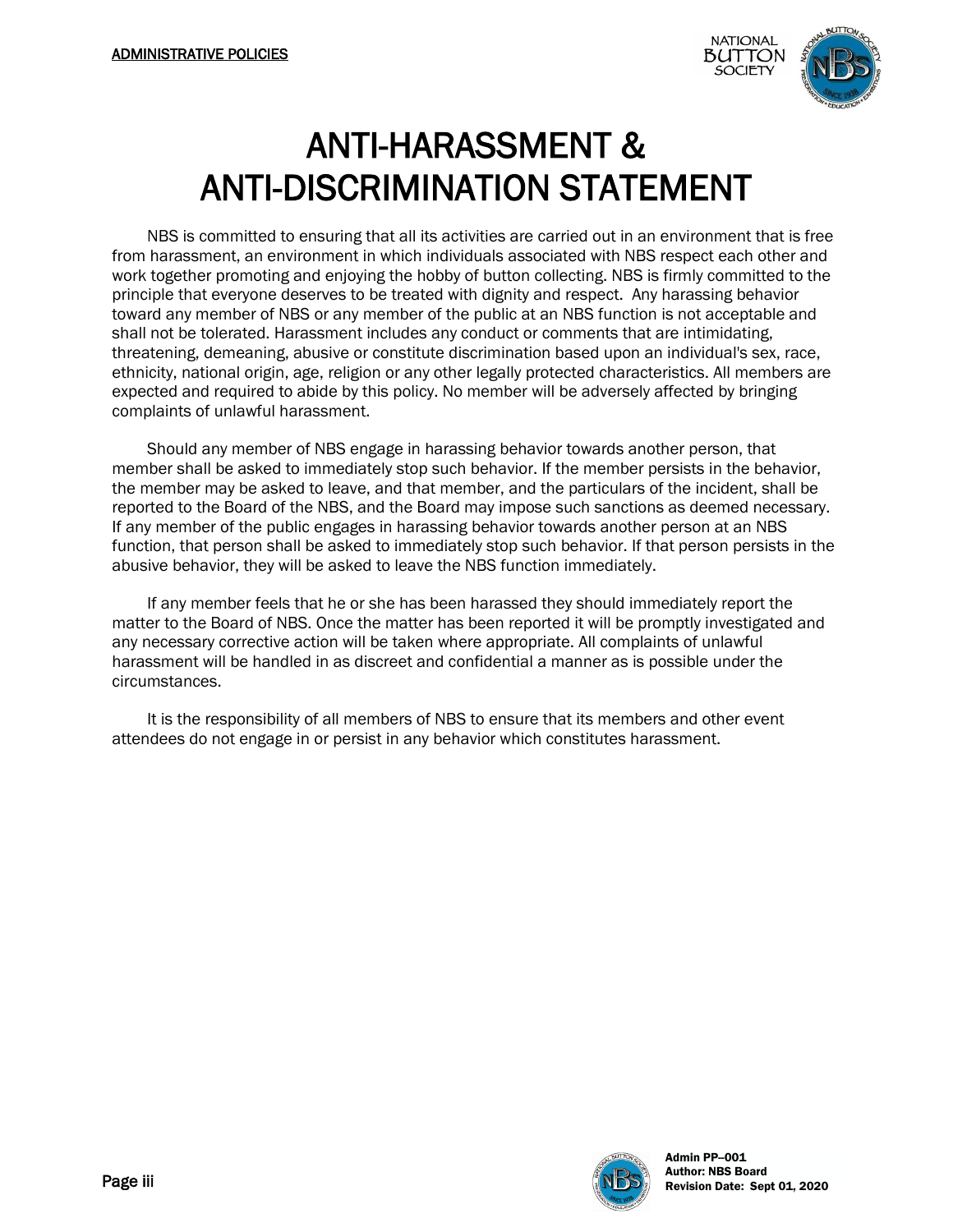

#### CONTROLLING DOCUMENTS

- Ref. CD-1 Bylaws of the National Button Society, Revised September 30, 1988. Amended August 13. 1999, August 9, 2002. Current copy attached as *Appendix J*.
- Ref. CD-2 Letter of Determination for the National Button Society issued June 10, 1968 by the Internal Revenue Service. (Corrected to 501c(7) – August 2011)
- Ref. CD-3 Guidelines for Hosting the National Button Society Convention (Appendix K).

### INFORMATION SOURCES

- Ref. 1 Bylaws of the National Button Society. Revised September 30, 1988. Amended August 1999, August 2002, and August 2004, August 2008, August 2010, August 2013 August 2014.
- Ref. 2 Letter of Determination for The National Button Society issued June 10, 1968 by the Internal Revenue Service. (Revised 2012)
- Ref. 3 The Board and Membership actions obtained from minutes of the respective meetings published in the National Button Bulletin from 1942 through the present.
- Ref. 4. An Internal Revenue Service audit of the Society in 1986 and 1987.
- Ref. 00–99 Double-digit reference numbers refer to the YEAR of Board or Membership action which led to inclusion in these policies.

### DEFINITION OF TERMS

National Button Society: Abbreviated in this document to NBS.

- Annual National Button Society Convention: This is the official terminology for the annual convening of the Members and the Board of Directors of NBS which includes the judging of button trays entered in competition, display of trays for public viewing, Annual Meeting of the Members, Annual Meetings of the Board of Directors, Annual Breakfast for the Members and Board of Directors, various workshops and programs, and the selling of buttons by button dealers. In the past this event was referred to using different terminology, such as the National Show and Exhibit. (Ref. 91)
- Executive Committee: Appointed by the board, composed of the president and two or more other board members, has powers conferred or authorized by the resolutions appointing it. (Ref. Bylaws, Article IV Board of Directors, Section 9, Committees)
- Board: The Board of Directors of NBS, which consists of the Society President, First Vice President, Second Vice President, Secretary, Treasurer, and nine Directors.

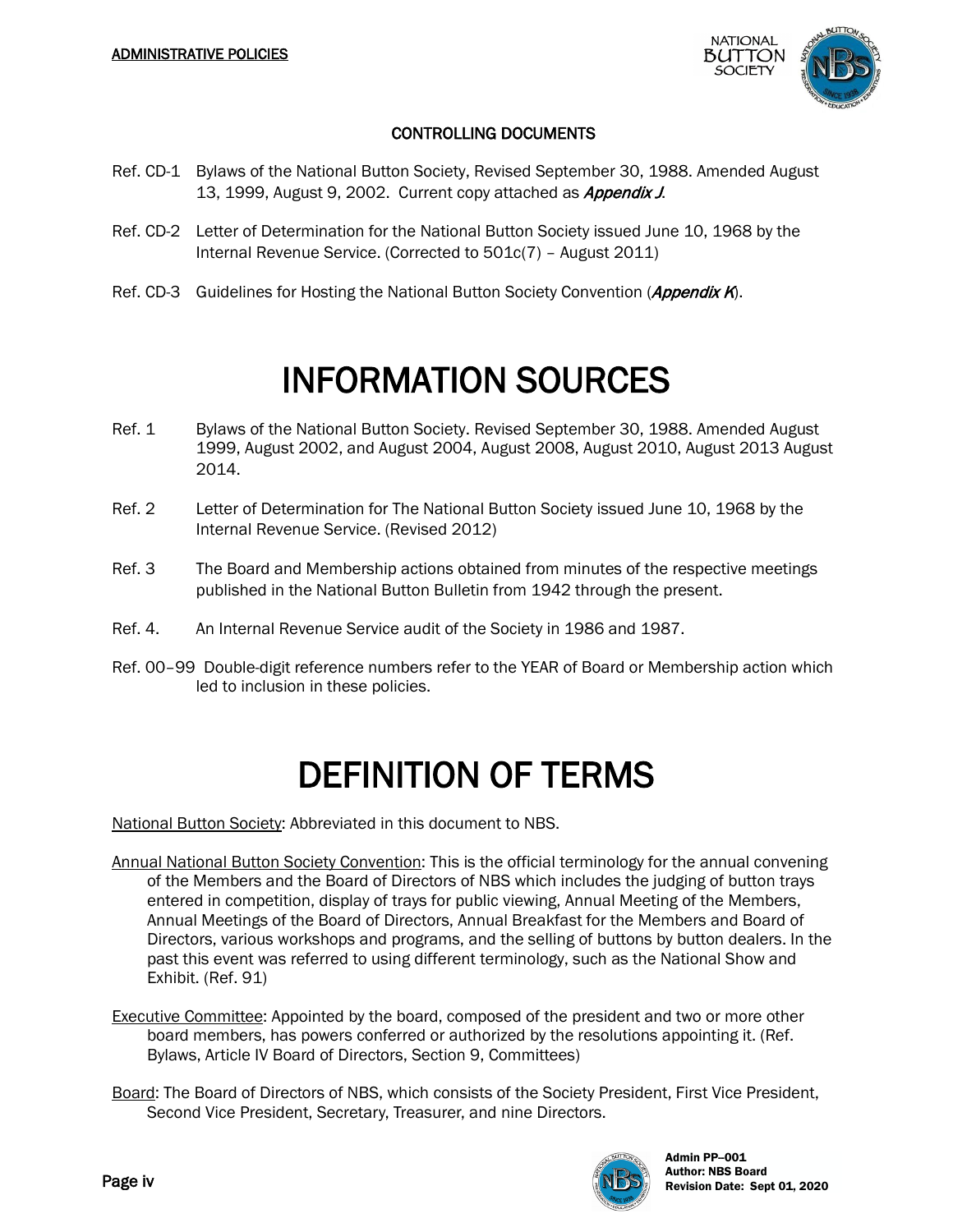

- Board Action: A motion made, seconded and passed at a regular or special meeting of the Board of Directors or through interim actions of the Board.
- Membership Action: A motion made, seconded and passed at the first annual meeting (Classification) or the second annual meeting (Membership) or at a special meeting of the membership. (Ref. CD-1)
- Policy: A settled course of action adopted either by the Board of Directors or regular membership of NBS to be followed without any further enabling action by either body. In "Robert's Rules of Order Newly Revised" these are called "Standing Rules."
- Action Item, Self-Limiting: A course of action approved by the Board or membership that contains its own limits as to timing or funding: essentially a one-time activity, as opposed to a policy.
- Continuing Responsibility: Actions required on a regular basis by an individual, chairperson or committee in compliance with a requirement specified in the bylaws or policies of the Society.
- Final Authority: The Board of Directors has the final authority in managerial and financial areas, and the membership has the final authority in the classification, competition, and like areas of Society activity, should a conflict arise. (Legal opinion: William J. Evans, Co-author, 1990 Edition of Robert's Rules of Order, Newly Revised, via Nancy Fink, First Vice President, National Button Society. August 1992)

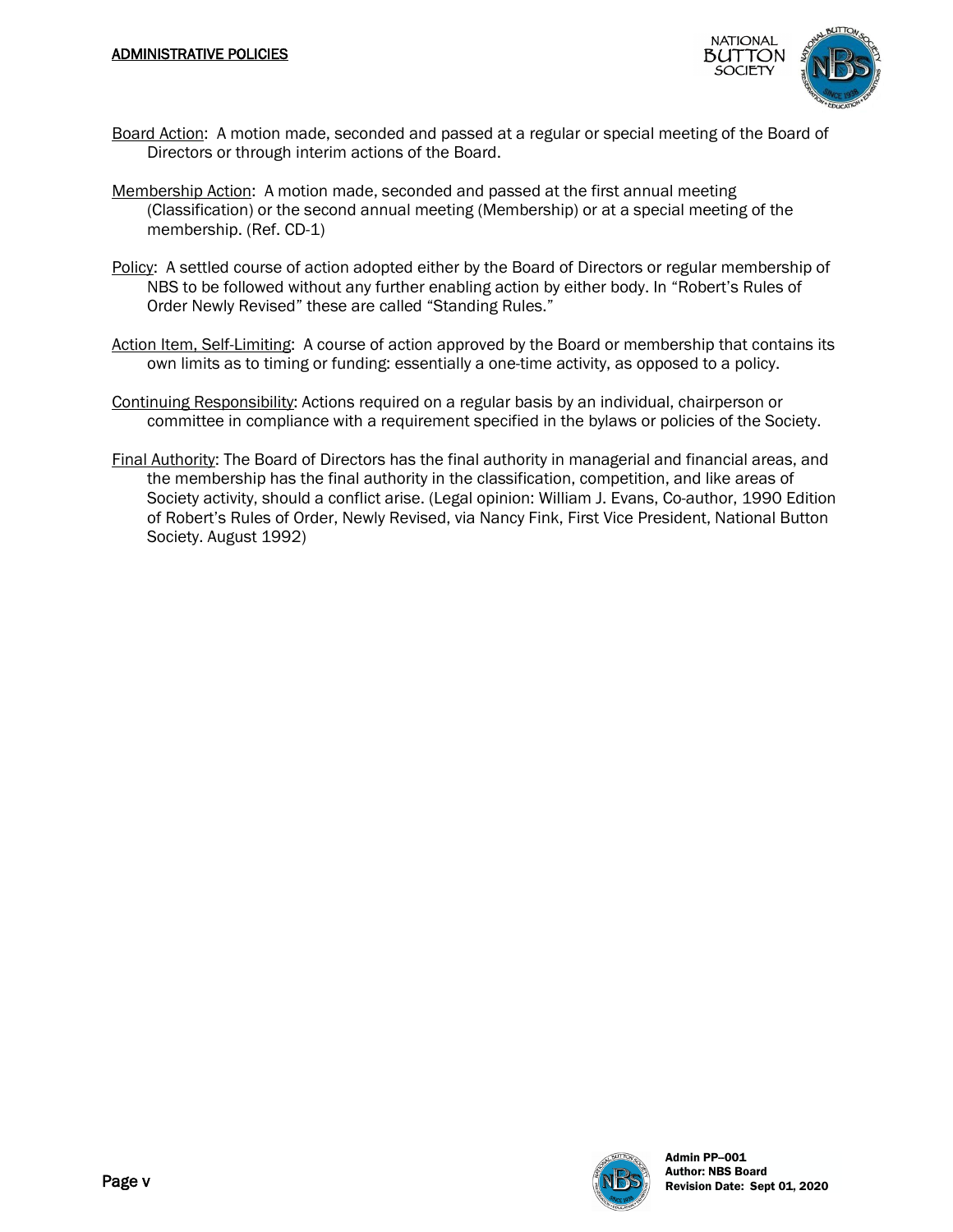

## BOARD OF DIRECTORS

#### CONFLICT OF INTEREST POLICY

Members of the Board of Directors of the National Button Society (NBS) have a duty to act in the best interests of NBS rather than in their personal interests. This policy sets out the duty to NBS and the principle of avoidance of conflicts of interest and what may constitute a conflict of interests.

A conflict of interest occurs when an individual has a personal or outside (non NBS) interest that is substantial enough to affect a person's judgment or in any way interfere with his or her duty to act in the best interests of NBS. An outside interest is considered a conflict when it:

- a) affects a person's ability to make decisions based on what is best for NBS;
- b) affects a person's ability to be impartial or objective; or
- c) involves personal considerations in making a business decision.

Where a member of the Board of Directors has, or believes they have, a conflict of interest, they have a duty to disclose that conflict and decline to participate in the discussion and voting of the matter in which they have a conflict.

Each Board member shall be provided with a copy of this policy upon commencement of their term of office and provide an acknowledgement of receipt of the policy to the NBS Executive Committee.

#### The Conflicts of Interest Policy form is attached as *Appendix A.*

#### BOARD OF DIRECTORS MEETINGS

- 1. The regular Board of Directors' meetings shall be held during the week of the annual NBS convention on Monday, on Friday afternoon, and otherwise as may be determined by the Board. ('87, '91, '17, '19)
- 2. Appointed officers and officers elected at the Annual Membership Meeting may be invited to attend by the President with the concurrence of the board.

#### BOARD OF DIRECTORS NOMINATIONS

With the exception of the Secretary and Treasurer, no elective officer may serve two consecutive terms in the same office. (Ref. Bylaws, Article II, Meetings, Section 7, Elections, Ref. 76 and Ref. 13)

#### OUT-GOING PRESIDENT GIFT

A "President's Gift" shall be procured and presented to out-going Presidents for their dedicated service. The Second Vice President shall have the responsibility of obtaining the gift, to be paid for by the Society. (Ref. 96)

#### VOTING RECORDS FOR NBS BOARD

The NBS Secretary shall comply with legal requirements for the keeping of voting records.

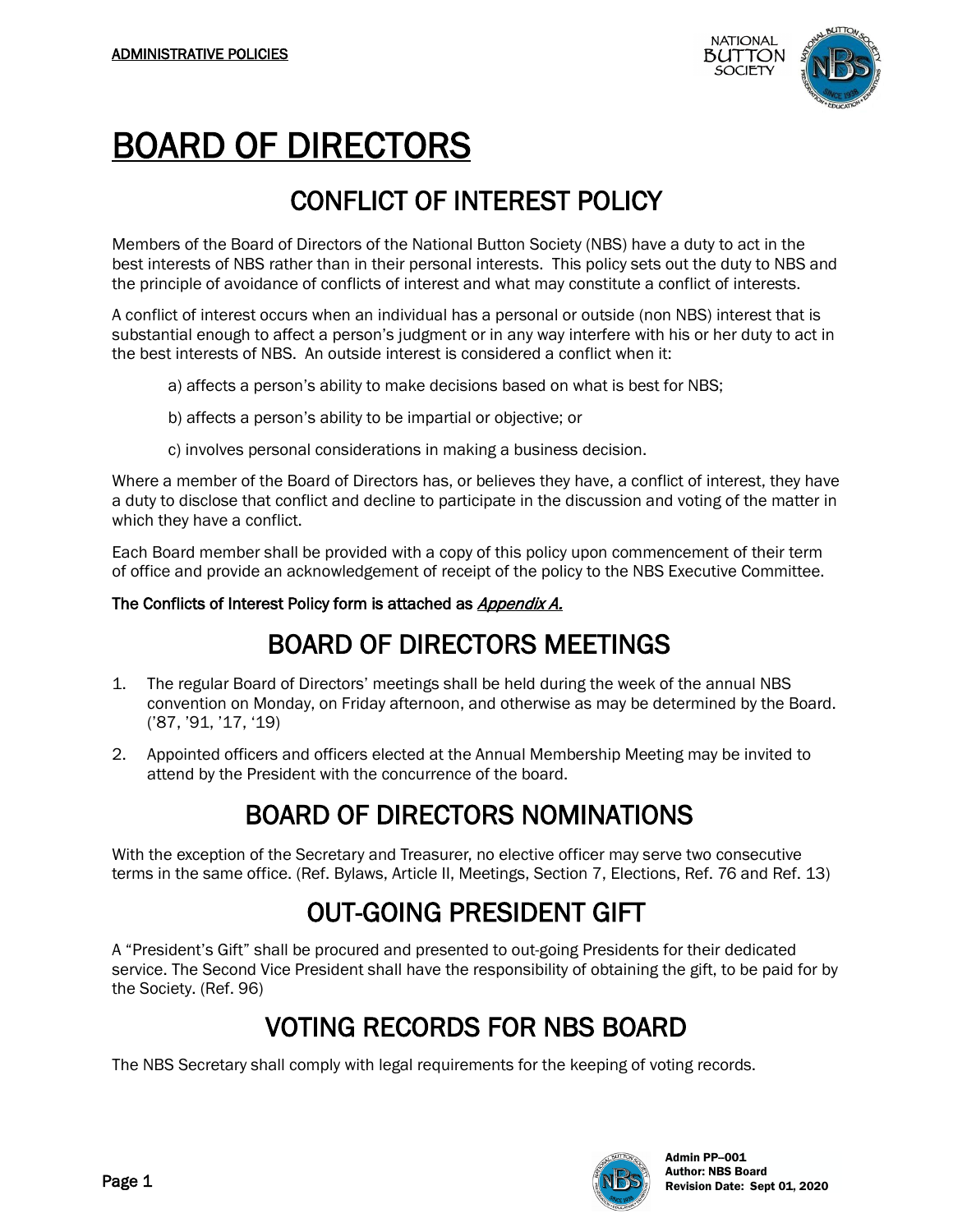

## **CLASSIFICATION**

- 1. Proposed changes to the official NBS Classification Document are to be presented to the membership at the annual Classification meeting. The membership shall then vote to accept or reject all or part of the proposed changes. (Ref. 83, 91, 04, 12)
- 2. Ashley buttons are acceptable in Division IX. (Ref. 80) 3. Division V of the classification is discontinued. (Ref.87)
- 3. Revisions to the Classification may be made annually and published as determined by the Classification Committee and approved by the Board. (Ref. 99, 10, 12, 19)

# **NBS BLUE BOOK**<br>The Official NBS Classification & Competition Guidelines

The Blue Book is the source of standards used for NBS competition. Writing awards, entering competition, and judging are based on definitions published in the most recent Blue Book edition. When all parties adhere to one set of standards, exhibitors build their competition trays using the same criteria which judges and spotters use to evaluate them. The Blue Book is provided to new members and can be downloaded in PDF and eBook formats from the NBS website.

#### BUTTON MEASURES

- 1. The Official Button Measure of the Society shall be the one adopted in January, 1951, known as the Du Bois Button Measure. Starting in 1992, it shall be known only as the National Button Society Official Measure. The price of the measure is to be \$5.00 postpaid, effective 1/1/92. (Ref. 91, 99)
- 2. Button measures made and sold by Phil Linley of Connecticut are acceptable as a secondary Official measure by NBS. (Ref. 88)

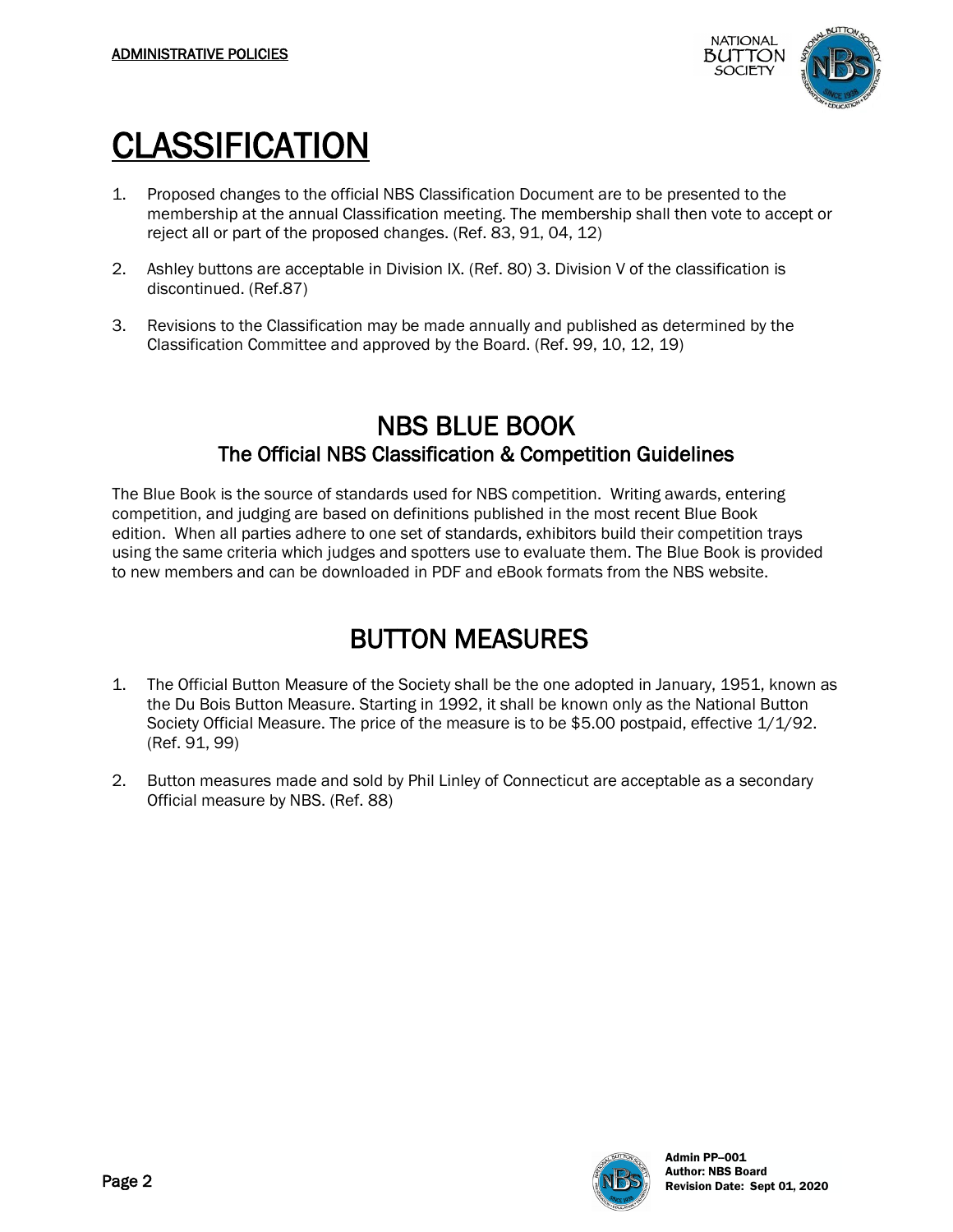

## COMMUNICATIONS

- 1. The price of back issues of the Bulletin and other NBS publications, including the appropriate shipping and handling charges (which may be included in the price), shall be determined by the Board, and published regularly in the Bulletin. (Ref. 07, 19)
- 2. In preparing and shipping or transporting inventory from one Publications Supplier to another, reimbursement shall be up to the amount that it would cost to have a commercial establishment prepare and ship the inventory. If transported in a private vehicle, the round trip mileage reimbursement rate is set by the IRS. (Ref. 97)
- 3. Upon the publishing of a new issue of any publication, all former editions shall be disposed of at the discretion of the Communications Committee.
- 4. National publications, unless excluded by board action, shall be offered in bulk for resale, at the following rates: 12 copies at 30% discount, 18 copies at 35% discount, 24 copies at 40% discount, 30 copies at 45% discount and 36 or more at 50% discount. (Ref. 09, 19)

#### BULLETIN

- 1. The Society shall publish five regular issues of the Bulletin annually (mailed in March, May, July, October and December). All Bulletins for the year are to be mailed to all members in good standing. The Official NBS Classification System (included with the March Bulletin every other year beginning in 2014) and the NBS Directory (included with the October Bulletin in odd years beginning in 2013) shall be mailed to members in good standing and made available on the NBS website. New members joining after August 1 shall receive Bulletins published 30 days or more after dues are received by the NBS Membership Coordinator. New members joining between January 1 and July 31 shall receive missed Bulletins for that year, if available, or prior year Bulletins. New members shall receive the most recent Classification Guide and Beginners' Handbook, from the Publications Supplier. In addition, new members shall receive an order form for current NBS publications. (Ref. 80, 13)
- 2. All minutes and reports of the meetings of the Board, as well as those of the Annual Membership Meeting at the annual NBS convention, are to be published no later than the December issue of the National Button Bulletin. (Ref. 91)
- 3. A list of available back issues of the National Button Bulletin shall be maintained with the information as to the major topic in each. The Bulletins of the year prior to the current membership year only, are to be sold for a price determined by the Communications Committee, on a first come first served basis. Subscribers should list alternates acceptable when order in reasonable additional shipping and handling charge will be added. A \$1.00 shipping and handling charge per issue is to be added to the price of back issues shipped to countries other than the United States. (Ref. 98, 99, 08)
- 4. The retention and disposal of earlier Bulletins shall occur according to the guidelines governing publications. (Ref. 99)
- 5. A \$20.00 shipping and handling charge is to be added to annual dues of any member residing

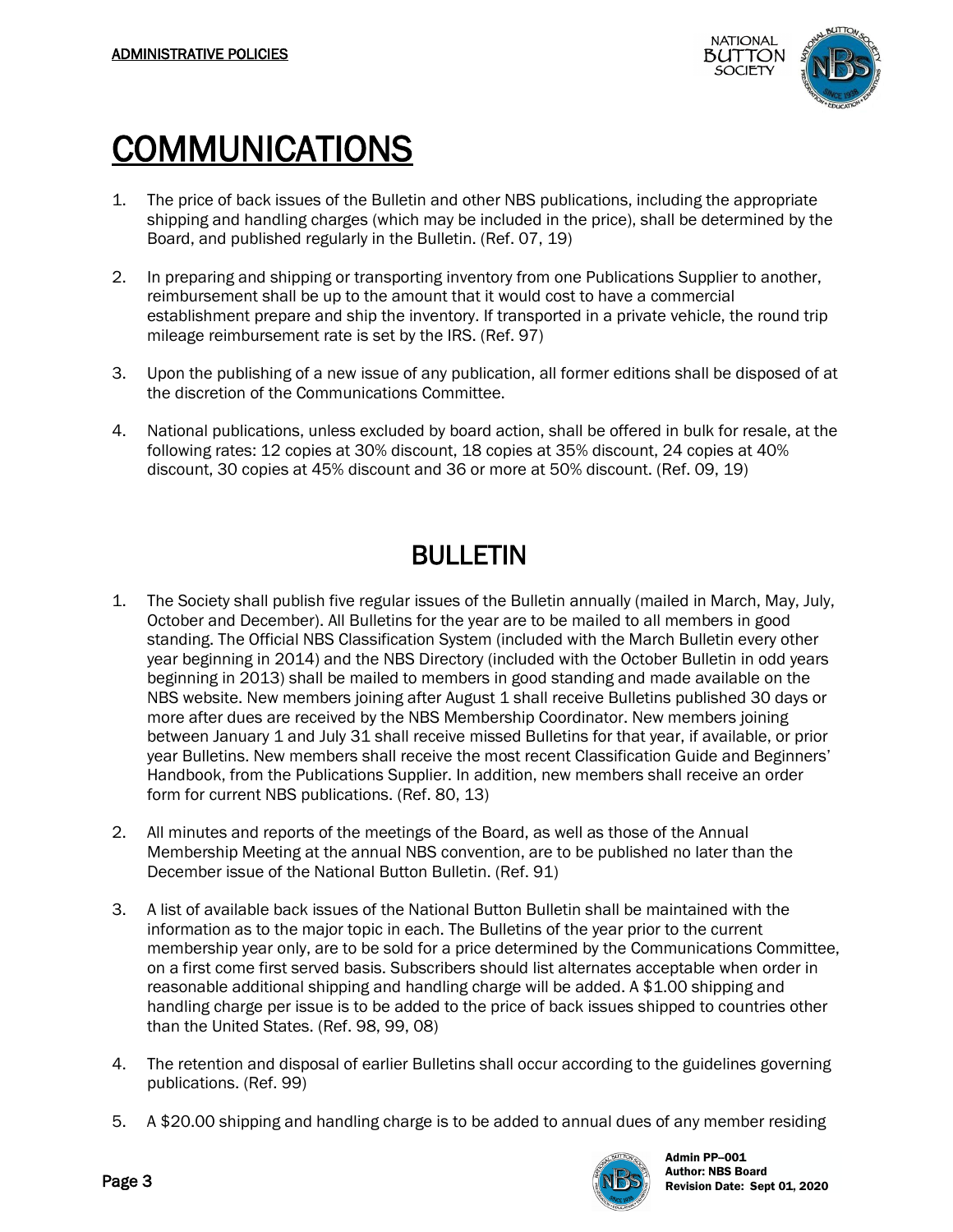

in other than a U.S. postal zip code area and Canada, asking to have their Bulletin sent via airmail instead of the regular second class mail, effective with the 1994 dues year. (Ref. 92)

- 6. The regular issues of the Bulletin shall be mailed in an envelope by the printer unless the added cost shall exceed \$450 per issue, which would then require that the practice be suspended and the President and Treasurer be notified by the Editor of such action. (Ref. 94)
- 7. The Editor is to publish in the March issue of the Bulletin the place, dates, room rates, and any other information that is available on the upcoming year's convention. (Ref. 95)
- 8. Membership renewal notices are to be included in the July and October Bulletins. (Ref. 95)
- 9. The price of Bulletin issues published two or more years prior to the current year may be altered upon recommendation of the Communications Committee, with Board approval.

#### ADVERTISING

- 1. Advertisements (black and white) may be placed in the Bulletin only by members of NBS in good standing and must directly relate to the button hobby. (Ref. 72)
- 2. Advertising rates for ads placed in the Bulletin shall be reviewed periodically by the Board.
- 3. The following revised rates are to be effective upon publication in the October 2008 Bulletin and to apply to the renewal of a current ad or to the request for a new ad. (Ref. 98, 00, 07)

| AD SIZE | 1 ISSUE | 5 ISSUES                       |
|---------|---------|--------------------------------|
|         |         | Full page: \$ 360.00 \$1440.00 |
|         |         | 1/2 page:  180.00  720.00      |
|         |         | 1/4 page:  90.00 360.00        |
|         |         | 1/8 page:  54.00 216.00        |
|         |         | 1/16 page:  36.00  144.00      |

4. AD PRODUCTION SERVICES: First-time advertisers will not be charged for production services, if needed, for their first ad. The NBS Bulletin Editor will provide: design, layout, typesetting, scanning, photo outlining, and file conversion. Also included is a PDF proof and one round of corrections. Advertisers must be NBS members. Ads must support the button collecting hobby.

CONTRACT ADVERTISERS: Advertisers with 5X contracts may request production services for the first issue of their annual contract. Those who want the option to alter every ad will be charged 10% of their contract rate, payable when contract payment is due. If the prior option for 5X contracts is not chosen and an ad change is needed during the contract year, there will be a \$35 flat surcharge. (Contact information changes are free.)

NON-CONTRACT ADVERTISERS: Non-contract advertisers will be billed 15% of the ad cost for changes. (Contact changes are free.)

ELECTRONIC FILE SUBMISSION: Accepted file formats: high resolution (300dpi or higher) PDF, TIFF, PSD, PNG or JPG.

5. The National Button Society takes no responsibility for the quality of goods or the accuracy of advertisements appearing in the NBS Bulletins. (Ref. 92, 98, 99)

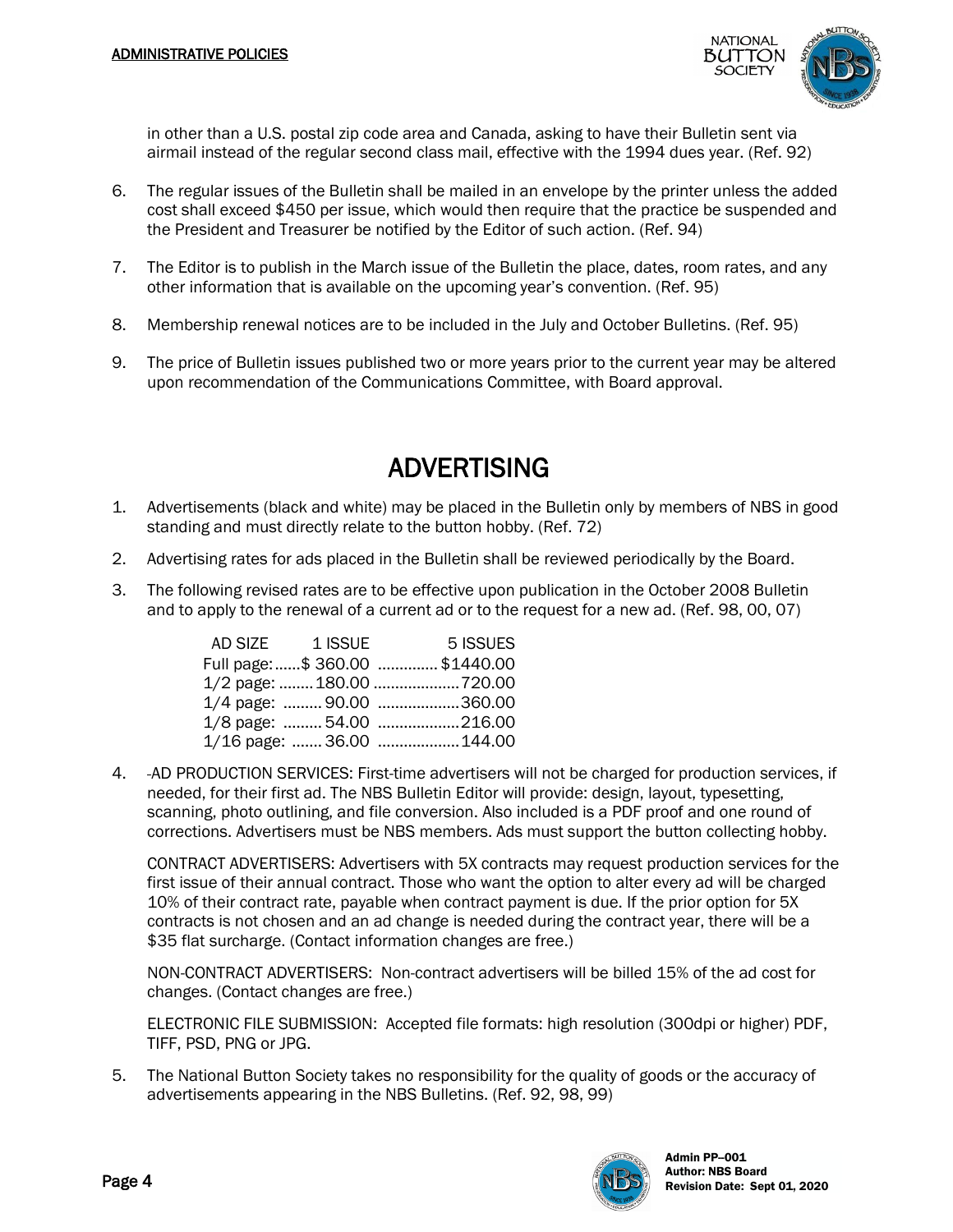

#### DEALER REFERRALS

From time to time, NBS receives requests from NBS members and the public asking for referrals to dealers, button consultants and other agents/individuals for advice on buttons, valuations of their collections, purchase or sale their buttons/collections, etc.

The Board may direct the inquiry to the President of the closest NBS state society or club from which the inquiry came, and that state society or club may submit a name or names, with caution as to not infer endorsement of the names provided. It is recommended that the names given be members of NBS in good standing.

#### INFORMATION & IMAGE SHARING

In the spirit of sharing information about button collecting and advancing knowledge amongst potential button collectors, upon request NBS will share articles with organizations, museums, and non-profits whose membership can benefit from the content of our articles. No article will be shared without the advance approval of its author(s).

#### FAIR USE POLICY

The Board of the National Button Society, "NBS", authorizes the President and/or the Communications Chair, to grant the right to and privilege of using portions of materials copyrighted and published by NBS under those circumstances that abide by the "Fair Use" requirement for the materials. "Fair Use" is described as: 1) the material will be used for noncommercial use only without personal benefit or commercial connections, 2) the material will be used for educational purposes, and 3) the material must include proper reference/citation to the NBS sources. All other requests concerning use of copyrighted material will be brought before the NBS Board. A request for the use of NBS copyrighted materials must be in writing, addressed to the NBS President and must state how the proposed use meets the "Fair Use" requirements. Any proposal for the use of NBS copyrighted material that has the potential for monetary profit must include a specific clause for the sharing of the profit between the writer and NBS. (Ref. 00)

#### LOGO USE GUIDELINES

The name, National Button Society, is a registered trademark of the National Button Society. The logo is a copyrighted trademark of NBS and is protected under the law. The logo and website banner pictured are the exclusive intellectual property of NBS. Specific regulations regarding the use of the logo and website banner are listed below. Any person or group using the NBS name and/or logo and/or banner outside those guidelines will be subject to prosecution under the law.

The logo of NBS may not be altered (including the use of a different color and/or use of sections) nor displayed differently from the Official Logo.

The name, "National Button Society", and its logo may be used without special permission by members and organizations currently listed as members in good standing\* with the National Button Society for the following:

- o Member Society and Club:
	- Letterheads, Publications and Websites
	- Name Tags
	- Rosters
	- **Event Fliers**

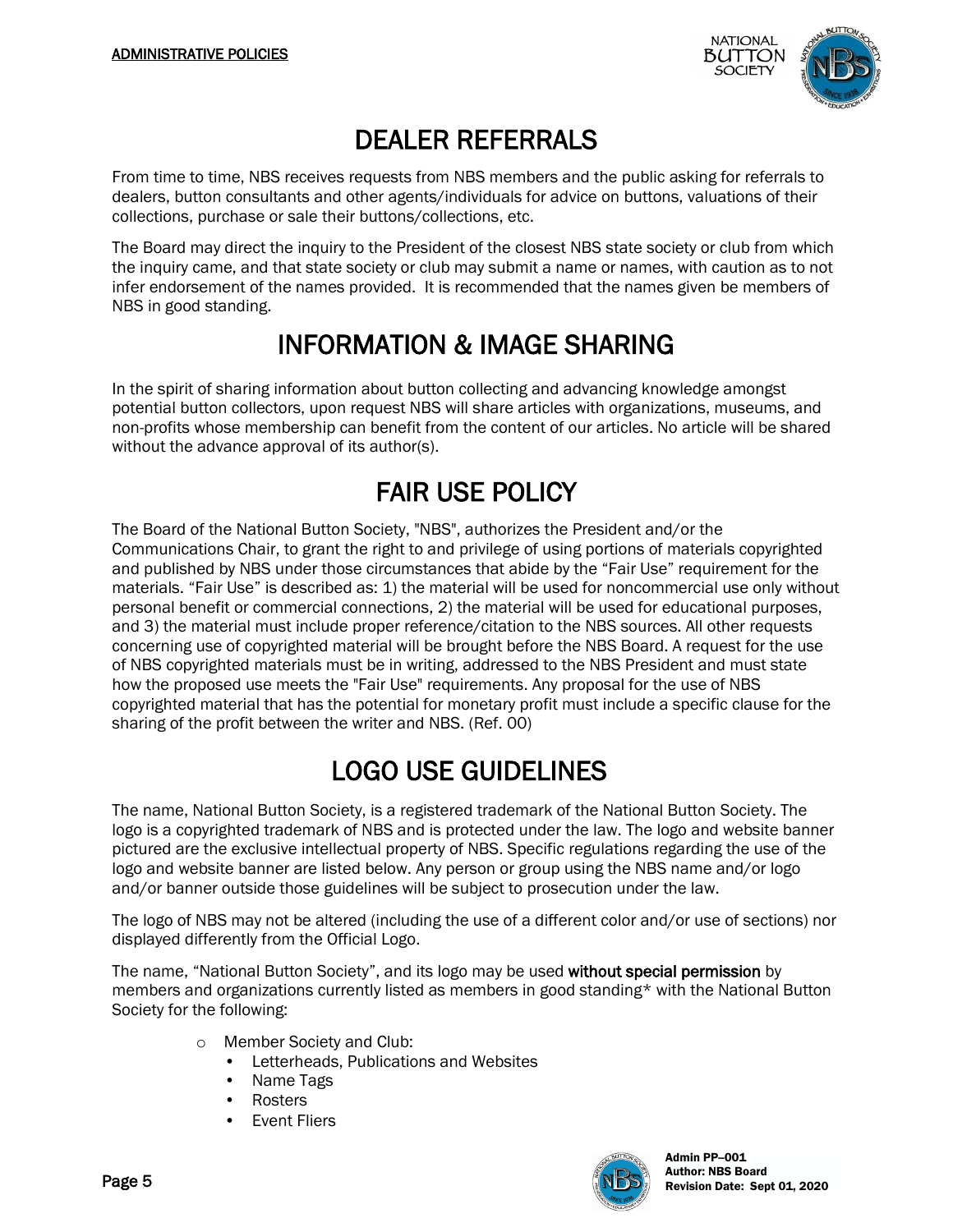

- Similar Media Used to Promote Events
- Certificates, Plaques, Pins, Badges
- o Personal and/or business cards indicating NBS membership, only.
- o Any Other Similar Uses
- $\circ$  Members can use the name and logo in the promotion of education programs relating to buttons.

LICENCING INFORMATION: Any use of the NBS logo beyond the above specified uses requires a special licensing agreement. To initiate creation of an agreement, contact the NBS Treasurer.

A downloadable Logo is available to approved members (see above) from the webmaster at www.nationalbuttonsociety.org or the Public Relations Chair. (Ref. 16, 19)

*\* A member in good standing is defined as one who is current on membership dues and has never been removed from the rolls of NBS for reasons other than non-payment of dues.* 

#### NBS MEMORIAM POLICY

The Board on this day November 11, 2012, hereby agree and state that the MEMORIAM POLICY for the National Button Society shall be as follows:

NATIONAL BUTTON BULLETIN: That the Board policy dated August 12, 1992, is hereby amended and shall be a part of this Memoriam Policy; and that in the October Bulletin each year the Editor shall publish a Memorial List of deceased members, and the name of their state.

 That the Editor with approval from the Board shall publish a Memoriam article for deceased members who help the following positions: and that the Editor shall determine the amount of space, with or without picture, and the Bulletin Issue for the same.

Past and/or current positions combined for a total of ten years.

- National Button Society Officers & Secretary
- Editor and Assistant Editors
- Web Master
- Show Managers and Assistants
- Committee Chairs and Assistants
- Classification Committee Delegates
- Authors of major articles published in National Button Bulletin
- Authors of major button books, who were a member of NBS and who acknowledge the National Button Society in their book
- Major bequest
- NBS Dealers

 That at the discretion of the Board and the Editor, a Memoriam shall be published for any of the above even if not a National Button Society member at the time of death, or did not hold combined positions for ten years or more.

REQUESTS: That any request to publish a Memoriam from family and/or friends shall be considered by the Board and the Editor.

CONTRIBUTIONS: That the Board Policy, dated August 11, 1999 is hereby amended and shall be a part of this Memoriam Policy; and that the Board shall send on behalf of the National Button Society a floral bouquet or a memorial contribution to the family of a deceased past or present President not to exceed seventy-five dollars (\$75.00).

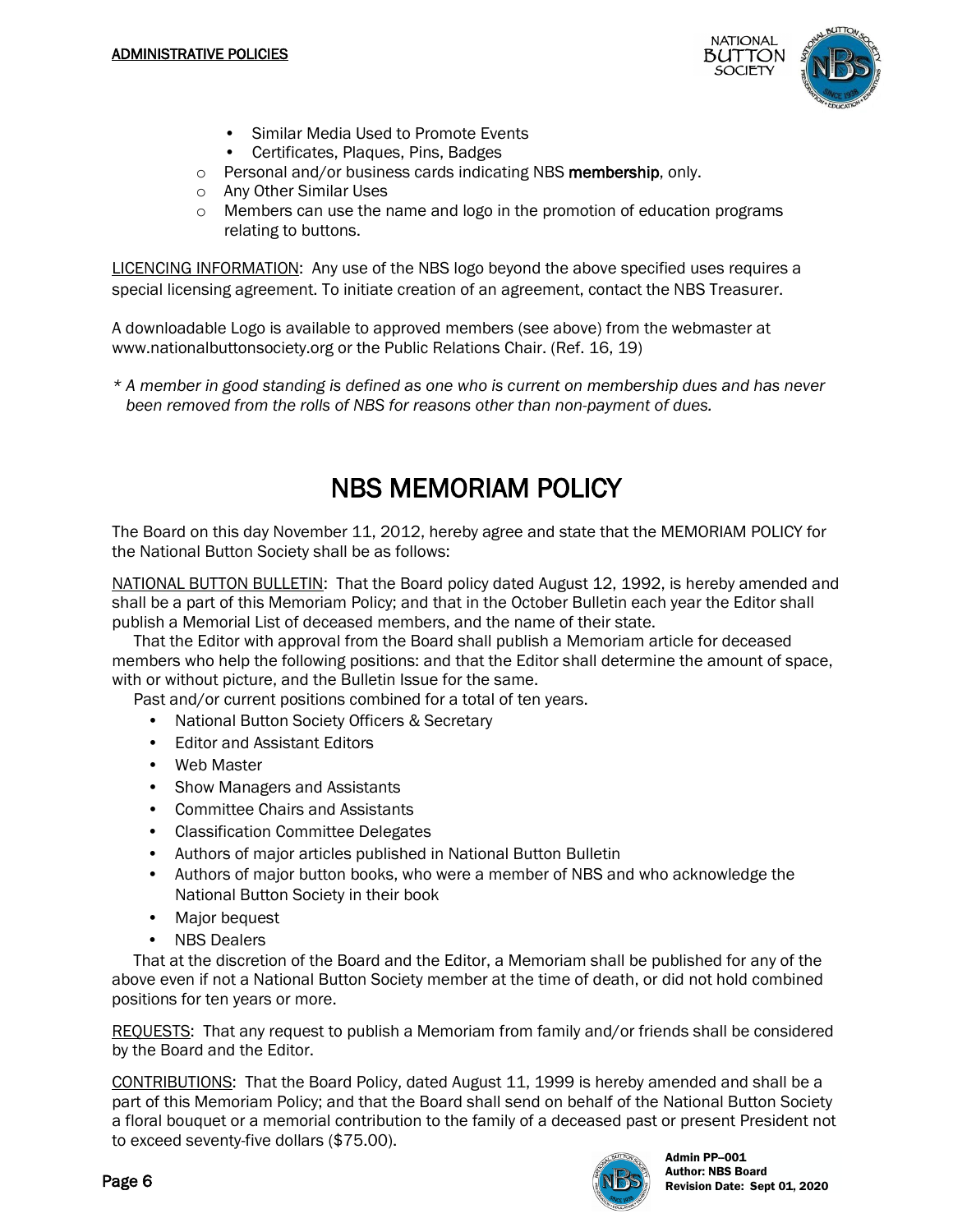

NBS WEBSITE: That the Webmaster shall post a Memoriam page for deceased members to be approved by the Board prior to posting and that no charge will be made to post or link a Memoriam, but a charge to be determined by the Board and Webmaster will be made to create a memorial page if requested by the family/friends.

SPONSORED AWARDS: That the Presentation/Sponsored Awards Chair with the approval of the Board shall include in the Sponsored Awards any award submitted "In memory of a deceased member" during the year of death and prior to publication deadline for the December Bulletin, even if it exceeds the limited number of two-hundred (200) Awards Policy established by the Board, August 10 2005.

#### SOCIAL MEDIA

- 1. OBJECTIVE: The National Button Society's main goal is the preservation and study of clothing buttons. Although the NBS has more than 3,000 members on four continents, a renewed effort must be made to educate current members and future members on the benefits of NBS membership.
- 2. Sustaining and growing membership are the two objectives of this new paid position of Social Media Coordinator within NBS. The average age of members is rising, consequently the attraction of younger members to the Society is crucial. It has been determined that to attract younger button collectors or crafters, an NBS Social Media Coordinator is needed to promote membership through social media outlets, coupled with print media.
- 3. DUTIES:
	- Create a marketing/media plan
	- Create content through close collaboration with the Communications Committee
	- Set up and optimize social media platforms for NBS
	- Advertise organization in target markets
	- Monitor/moderate traffic and interactions (specifically including NBS Facebook page)
	- Analyze and report findings

#### **WEBSITE**

- 1. A website shall be developed and maintained, for the purpose of making available in electronic form the location, schedule, and program information provided by the host state show committee. Future state show committees are directed to provide such information to the webmaster as soon as it is available. (Ref. 00)
- 2. An official NBS website shall be maintained. A webmaster, under contract with NBS, shall be paid an hourly rate established by the Board for related services. (Ref. 04)
- 3. The webmaster may charge the hourly rate established by the Board to local/regional clubs or individuals to create and post memorials or other requested services. (Ref. 11)

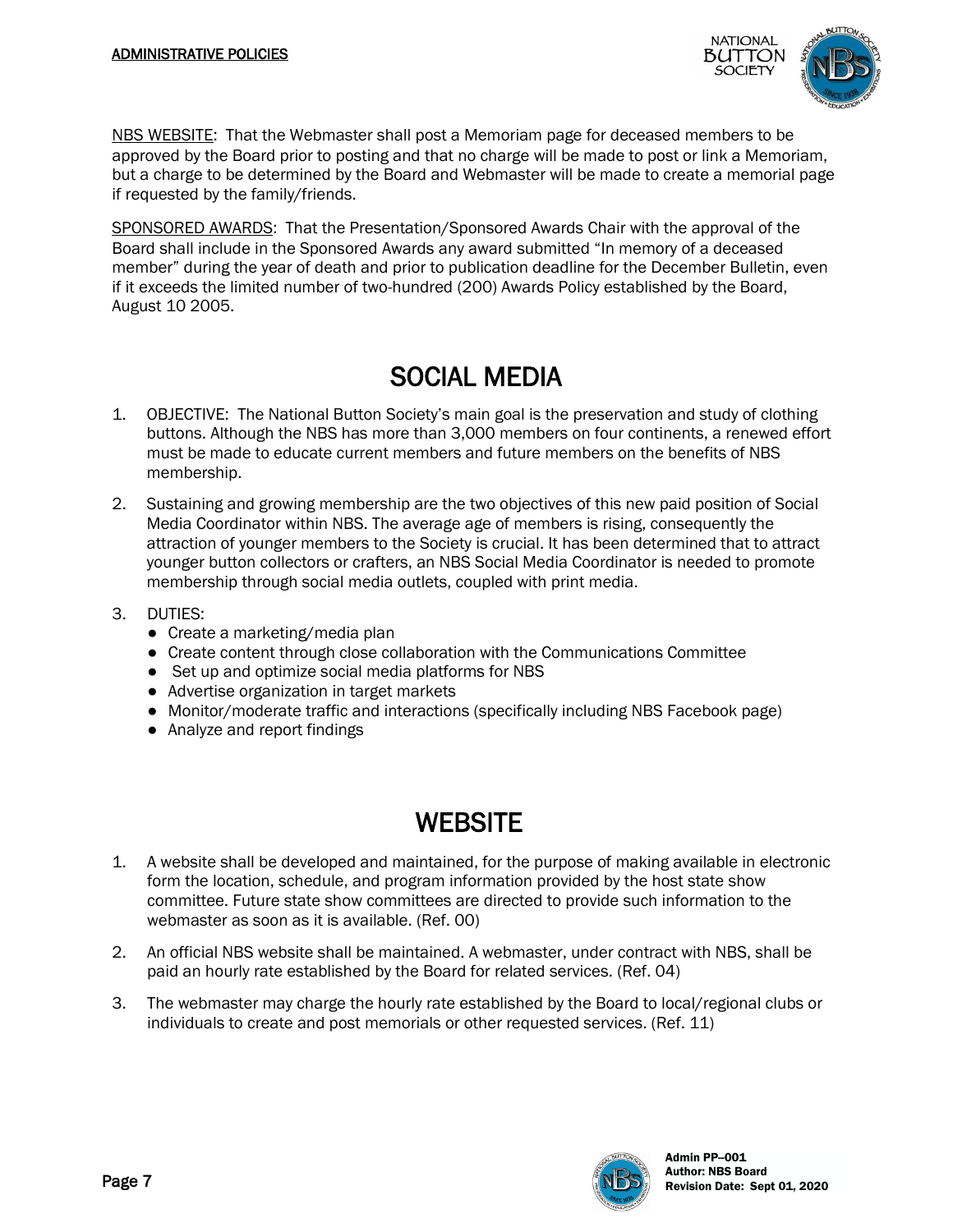

CONVENTION<br>1. There shall be two annual meetings of the Society to be held during the week of the annual NBS convention. The first annual meeting, the Classification Meeting, shall be limited to matters of classification. Proposed changes to the Classification Document shall be voted on by the members at the meeting. Proxy and absentee voting may be allowed. The second annual meeting, the Annual Membership Meeting shall be for the purpose of electing officers and/or directors and for the transaction of such other business as may properly be brought before the meeting. Proxy and absentee voting shall be allowed for the election of officers and proposed amendments to the Bylaws. Proper notification of these two annual meetings shall be given to the members not less than one calendar month prior to such annual meetings. (Ref. 03, 04, 13)

Should no state or regional society submit an acceptable invitation to host an annual NBS convention, it shall be the responsibility of the Board to determine the time and location of such convention, during which the annual meetings shall be held. (Ref. 87)

- 2. The National Button Society and sponsoring organization(s) hosting a National Convention shall divide profits equally, starting with the 2006 convention. Should there be no profits, the society shall underwrite any losses incurred by the sponsoring organization(s). (Ref. 02, 03)
- 3. The document, "Guidelines for Hosting The National Button Society Convention," 2018 Edition (revised 2010, 2012, 2013), is a supplement to the Documents of Governance, and was adopted by the Board. These Guidelines give specific instructions for hosting an NBS convention. Between revisions of this document, should there be a conflict, board actions shall take precedence over this document. The Guidelines are available upon request from the NBS Show Manager. (Ref. CD- 3, 92)
- 4. Dealers' registration fees shall be included in their table fees. (Ref. 77)
- 5. Junior members will receive a \$10 discount off the registration fee. (Ref. 09)
- 6. Dealers shall not be allowed to set up tables until Thursday morning of the show week. (Ref. 76)
- 7. There shall be no dogs other than service dogs allowed in the showroom. (Ref. 08)
- 8. The taking of a roll call by states of the United States and by other countries at the annual breakfast meeting shall be at the discretion of the President. If taken, the state and country tally is to be published in the Bulletin. (Ref. 87, 99, 06)
- 9. The hosting state/regional organization shall arrange for and provide a lunch on the first day of judging for the judges, clerks, runners, etc. to be paid for by the Society if the projected cost, including tax and gratuity, has been pre-approved by the Board either at the convention prior to the upcoming convention or by interim action. (Ref. 94, 98) If lunch exceeds \$10.00 then arrange with the hotel to give out \$10 meal vouchers to be used in hotel restaurants, bar or snack bar.
- 10. The following rules shall apply toward National Button Society workshops or tours at the annual conventions:
	- A. If such workshops or tours are over-subscribed, efforts shall be made to either raise the number of participants or repeat the event, and that, in the case neither of these alternatives is possible, the participants shall be included on a first come, first served basis if the event is over-subscribed on the first day. (Ref. 01)

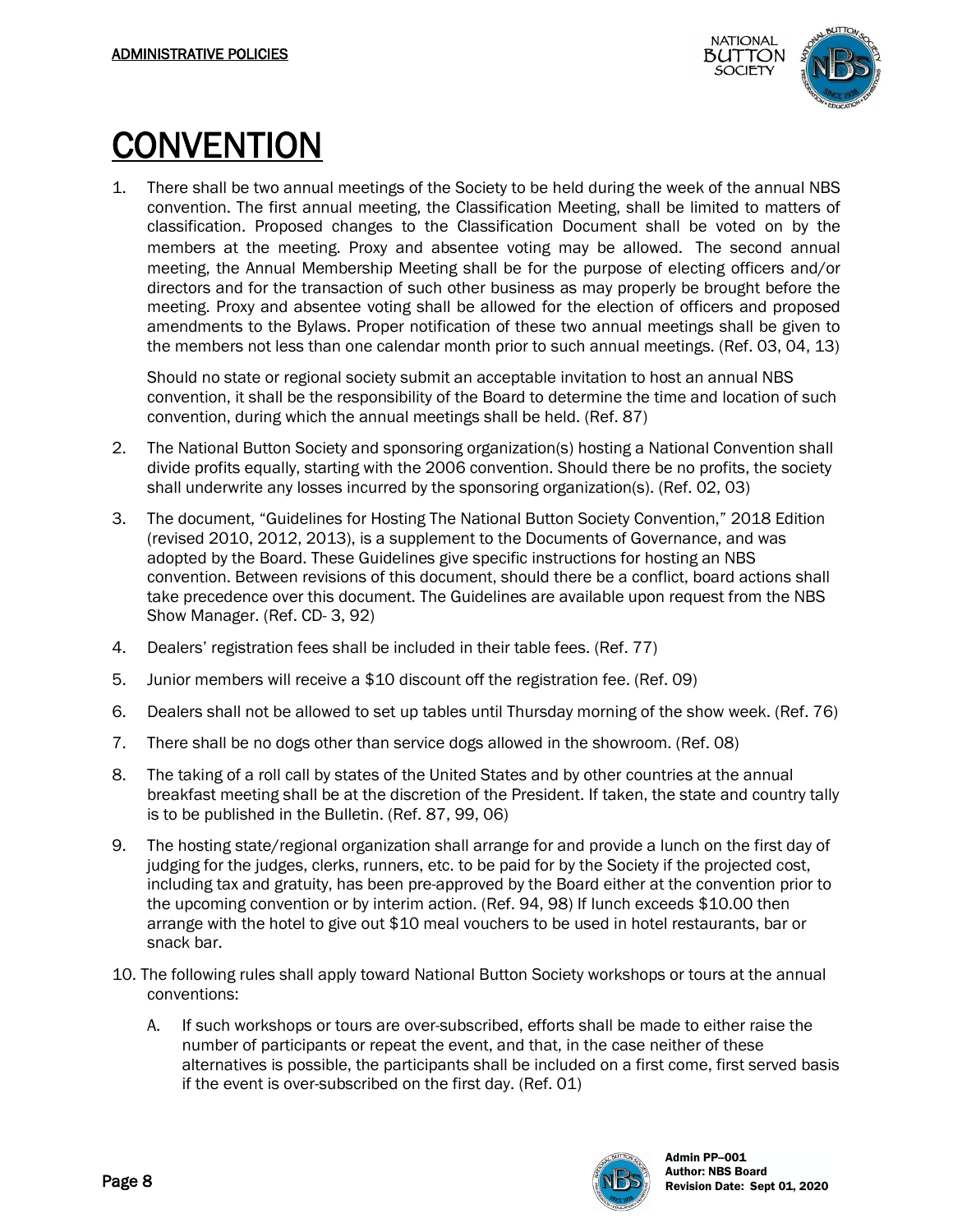

- 11. A minimum of 36 inches must separate dealer table setups, and main aisles shall be a minimum width of 6 feet. (Ref. 94)
- 12. Show Guidelines appear as *Appendix K.*

#### **COMPETITION**

- 1. A member in good standing can enter a maximum of ten trays in open competition each year at the annual NBS convention. There is no limit on the number of trays that may be entered in competition for Sponsored Awards and Presentation Awards. Juniors may enter Presentation or Sponsored awards but must pay for the tray slips. (Ref. 88, 11)
- 2. The Entries Chairperson shall provide the recipients of the tray slips the opportunity to express his or her desire as to whether their names be made available to society members only, as the owner of a designated tray during display of the judged trays. (Ref. 83)
- 3. Removable tabs or stickers are not to be placed over the entrant's number on tray slips. (Ref. 87)
- 4. Trays entered in competition are not to be released before the end of the show. (Ref. 87)
- 5. Trays receiving a blue ribbon in competition at an annual NBS Convention cannot be entered again in the same classification for three years. (Ref. 73)
- 6. A hold harmless agreement disclaimer is to be part of an order for tray slips, which the competitor must sign and return with the request for tray slips. (Ref. 85)
- 7. The Chairperson of Judges shall have full authority to establish the rules in the judging room and in spotting, (Ref. 93)
- 8. The Society shall have the responsibility of providing battery powered illuminated magnifiers for the use of judges while judging trays entered in competition. The Chairperson of Judges shall have the responsibility of storing and transporting the magnifiers. (Ref. 96)
- 9. Members who mail in trays for competition shall be limited to 50 trays. Competitors who do not follow the guidelines for mailing in trays may have their trays excluded from competition in the current show. The President, in conjunction with the Show Manager, shall determine who has not followed the mailing guidelines. (Ref. 95)
- 10. The Entries Chairperson shall have the responsibility of informing members of the 50 tray limitation. (Ref. 96)
- 11. The Chairperson of Judges shall be responsible for scheduling and holding an annual meeting of the National and State Chairpersons of Judges during the National Convention. The National Chairperson is to determine the time and to see that it is added to the convention agenda. (Ref. 02)

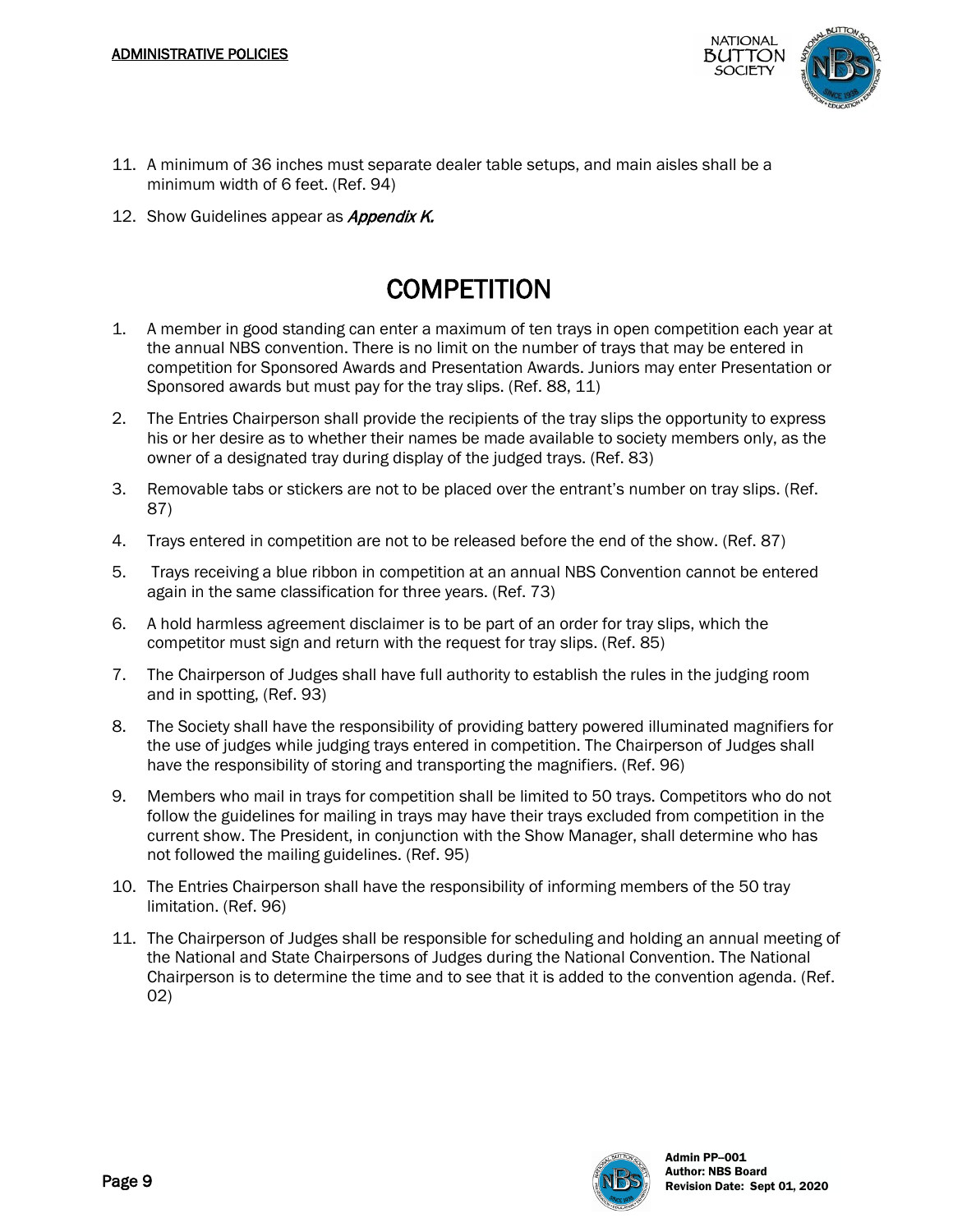

#### AWARDS, PRESENTATION

Effective with the 2003 awards, "Trophy" awards, "Funded Memorial" awards, "Honor" awards, and any awards involving prizes other than cash shall become "Presentation Awards". Presentation Awards shall be announced at the Annual Awards Breakfast together with the highest points winner. All other awards, called "Sponsored Awards", will continue to have prize money mailed to winners by the Treasurer. Also effective with the 2003 awards, all "Trophy" awards shall be changed to monetary awards only. (Ref. 12)

The Awards Chairperson shall maintain a list of Presentation Award donor's names, addresses, phone numbers if possible, and award specifics as well as beginning and ending dates. The list shall be kept by the Awards Chairperson, with copies sent to the Secretary, Treasurer and Classification Chairperson for backup, and pass on to succeeding Awards Chairperson(s). (Ref. BA-47) A comprehensive statement of the policies and rules regarding Memorial Awards adopted in 2012 is as follows:

- 1. No changes shall be made to the administration of Presentation Awards without the written notification of the primary donor for each such award.
- 2. An award may be submitted for a minimum of 5 years or maximum of 10 years.
- 3. All Presentation Awards shall include monetary prizes for 1st, 2nd and 3rd place winners. The minimum monetary amount for a Presentation award is \$100 per year with a minimum of \$50 for 1st place, \$30 to 2nd and \$20 to 3rd place winners. Junior awards may be written for a lesser amount to be determined by the Board.
- 4. New Presentation Awards for NBS competition shall be accepted by the Board only if the following conditions are met:
	- a. Award request accompanied by a check made out to the National Button Society for the entire amount for the duration of the award and mailed to the Awards Chairperson who shall contact the donor to determine particular award criteria. When criteria are finalized the award will be sent to the Board for approval and check deposited by the Treasurer.
	- b. With the exception of the President's and Editor's Awards funded by NBS, all shall be Memorial Awards honoring a deceased collector involved in the hobby. No self-serving awards will be accepted, e.g. award must include X brand of studio maker.
- 5. A new or converted award shall be kept active for a maximum period of ten years and is not renewable. Non-utilized funds remaining in the Memorial Award Fund at the end of the active period shall be transferred to the General Fund.
- 6. As of 2013, all awards of undetermined length will be converted to follow the preceding procedure
- 7. Those wishing to sponsor an award as a memorial to a deceased member or to honor a living member of the Society for one year at a time may do so by writing and funding a Sponsored Award for the amount of \$10 or more each year.

#### AWARDS, SPONSORED

1. The Society shall retain any un-awarded Sponsored Award money since the sponsored award monies, when accepted by the Society, become the property of the Society. (Ref. 78)

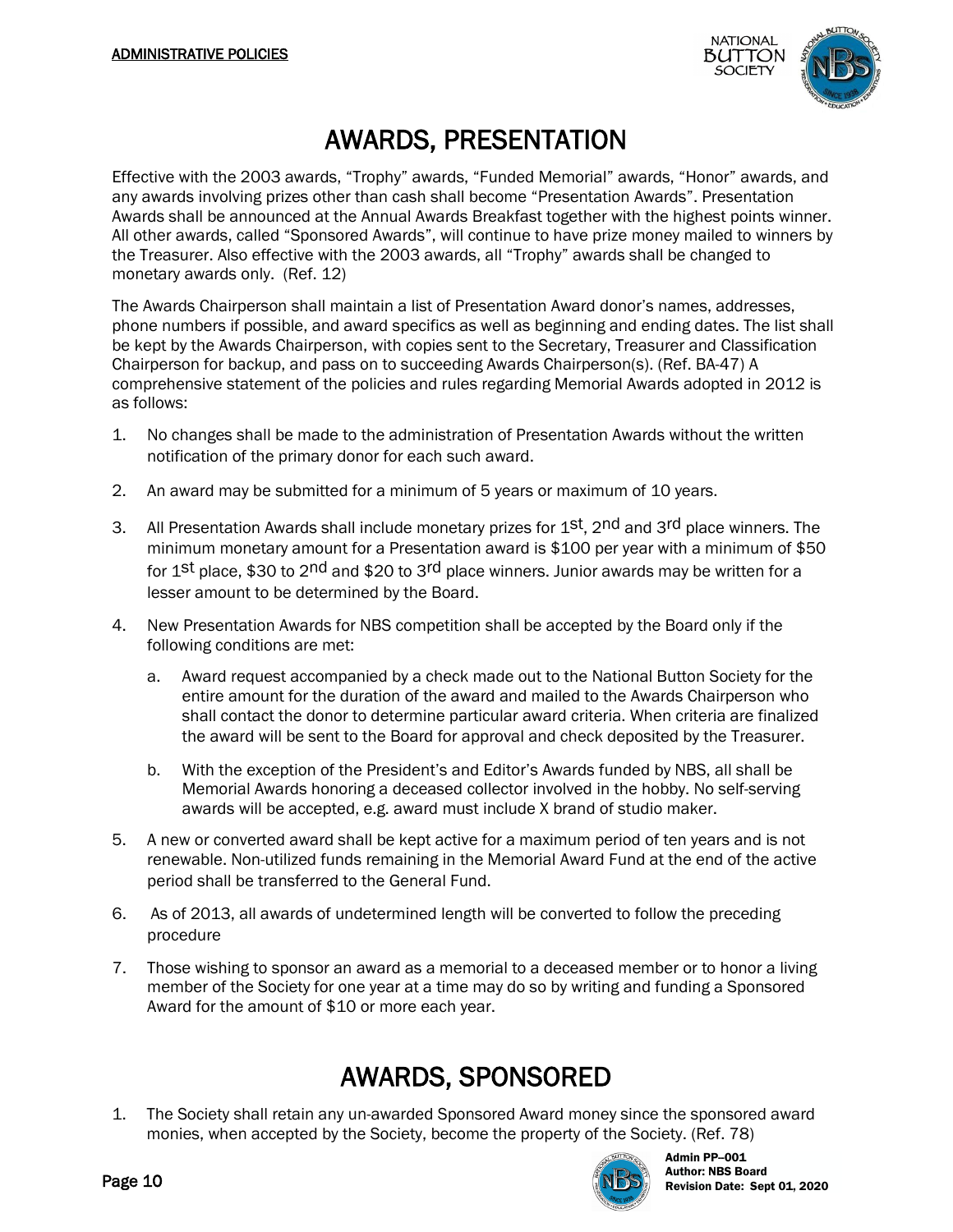

- 2. All Sponsored Awards shall be funded for a minimum of \$20 in whole amounts to be divided among all three ribbon winners. (Ref. 04)
- 3. The Awards Chairperson shall accept no more than 200 Awards each year, to be accepted as received. At the discretion of the Awards Chairperson, awards not of a national caliber or not promoting general competition shall be eliminated from those submitted. (Ref. 05)
- 4. Awards must be submitted by the deadline on the approved NBS Sponsored Award Submission Form (Appendix B).
- 5. Sponsored Awards may be paid by PayPal by INTERNATIONAL NBS members. (Ref. 19)

#### LIABILITY FOR BUTTONS ENTERED IN COMPETITION OR FOR EXHIBITION

A member enters buttons for competition or exhibition at the annual NBS convention at his/her own risk. NBS will exercise every reasonable precaution to take care of such buttons, but cannot be responsible for damage. (Ref. 88)

#### TRAY SLIPS

- 1. Tray slips are ordered by Members using the NBS Tray Slip Order form (*Appendix* C. The approved NBS Tray Slips and Tray Entry Form are attached as **Appendix D.**
- 2. The Entries Chairperson may refuse any order for tray slips requested less than thirty calendar days prior to the opening of the annual NBS convention. (Ref. 88)
- 3. Starting with year 2000 competition, tray slip fees are to be \$0.50 for all Divisions except Div. VI, Div. VII and Div. VIII, which have no charge. Juniors may enter presentation or sponsored awards but must pay for tray slips. (Ref. 99, 11)
- 4. Any form used by a member requesting tray slips shall include a disclaimer statement specifying whether the member's trays may or may not be photographed and relieving the National Button Society of any responsibility for any damage that might occur. (Ref. 00)
- 5. Beginning in 2014, up to 54 tray slips may be sold on the first Monday of a convention. They will be \$1 each and no more than 5 will be sold to any one individual at that time.

#### DEALERS

- 1. A dealer shall be a member in good standing of NBS for a minimum of two years prior to the time of selling at an annual NBS convention. (Ref. 87) (The current year of the show is not to be considered a prior year.)
- 2. Dealer's table rental for the convention shall be \$125 per table, 6 foot minimum in length. (Ref. 93, 04, 08)
- 3. Beginning at the 2005 convention, premium spaces shall be established, as determined by the show manager, not to exceed 20 tables, for senior dealers at a table fee of \$150.00 each on a first come first served basis. (Ref. 04, 08)

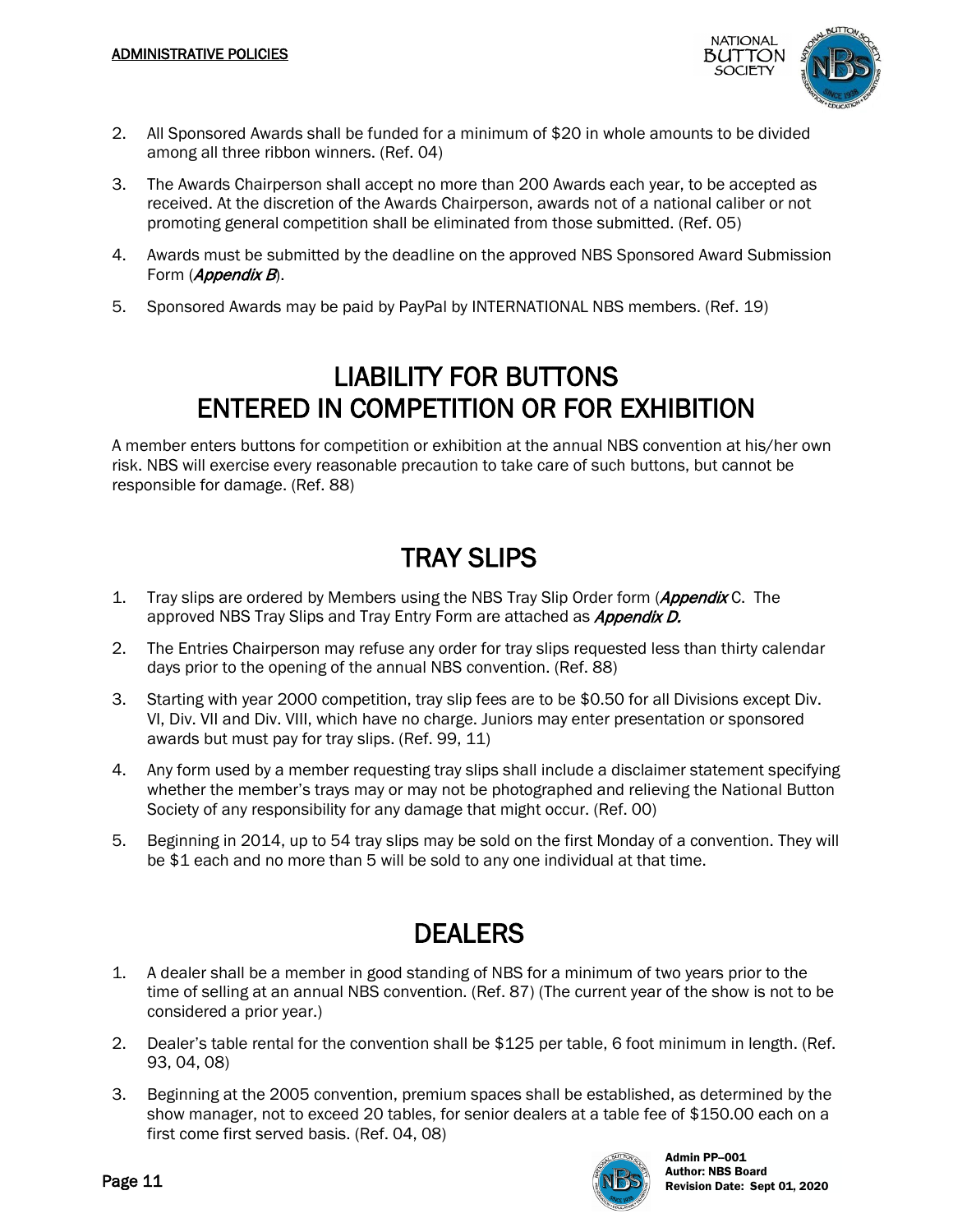

- 4. Dealer agrees that sales area shall not exceed 30 inches in height; it must be a simple display that does not include any large structure that adds a SUBSTANTIAL second level to the intended table top display. Vertical racks or displays are subject to approval by the show manager. They must be installed securely and shall not obstruct views. (Ref. 12)
- 5. Dealers shall not be allowed to sub-let space on their table(s), but the consignment of buttons from other artists or craftsmen shall be allowed. This information is to be printed in the Bulletin and contained in the dealer's contract. (Ref. 94)
- 6. Dealers shall submit the full fee for the table rental with their signed contracts by the required date. One half of the full fee shall be regarded as the "deposit" portion of the payment. In the event that a dealer is required to cancel a table rental prior to July 1 before the NBS convention, the dealer is entitled to a refund of the deposit portion of the payment. (Ref. 16)
- 7. The registration fee established for members shall be included in dealer table rental contract fees. (Ref. 80)
- 8. A notice shall be published (but not added as a separate sheet) in the December NBS Bulletin notifying dealers that the show manager must receive requests for a contract by January 1. Dealers may submit applications by email. Dealers with 10 or more years prior participation, considered senior dealers, will be sent a contract automatically, to be returned by January 31, and shall receive their confirmation on a first come, first reserved basis, by March 1. Senior dealers who have not communicated with the Show Manager for the two consecutive prior years shall not receive automatic contracts. All additional space beyond that taken by senior dealers will be given out on a first come, first served basis, with contract confirmation to be returned to the dealers by April 15. (Ref. 94, 95, 07)
- 9. The National Button Society membership takes the position that dealers be strongly urged not to sell from their rooms during judging and the hanging of trays, as well as during scheduled show events such as programs and receptions. Violations of this policy may result in sanctions by the organization and the loss of the privilege to be a dealer in the showroom. In addition, the National Button Society discourages people from selling from their rooms while the show room is open on Thursday, Friday, and Saturday, and the membership shall be encouraged to buy from dealers in the showroom. (Ref. 94)
- 10. To make dealers aware of the above position of the Society, the Show Manager shall include in the dealer's contract, the following: "Dealers are requested not to sell in their rooms on Tuesday or Wednesday while the judging room is open. This implies that dealers may sell in their rooms before the judging begins, at lunch time, or after the judging room has closed." (Ref. 95)
- 11. The number of dealers to be accepted at an annual convention is to be left to the discretion of the Show Manager, after his/her careful consideration of space and safety, so that show space is in compliance with all legal regulations. This policy replaces the 35 dealer maximum allowed by previous board action. (Ref. 96)

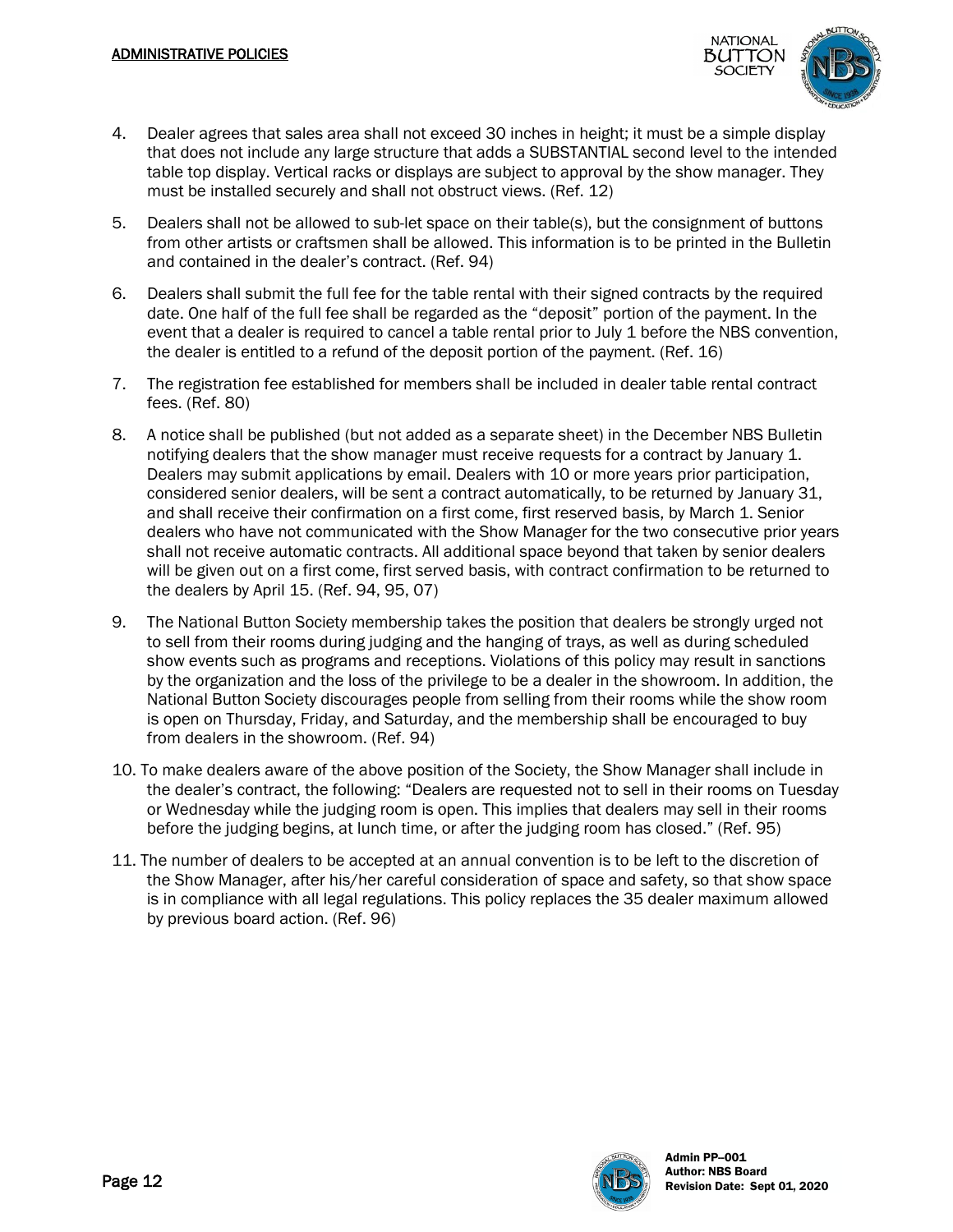

- EDUCATION<br>1. A committee, appointed by the President, shall compose a one or two sided flyer as a handout of National Button Society button facts, to be available on the National Button Society table at a convention and available to state and local clubs to help publicize the hobby of button collecting and to educate the public. (Ref. 95)
- 2. The National Button Society shall sponsor educational workshops to be incorporated into the annual convention programs, with attendance and the number of sessions to be determined by the presenter. The First Vice President shall have the continuing responsibility to chair a committee to plan the workshops. A sum of \$2,000 per convention (or such other amount as approved by the Board) shall be made available to conduct workshops. (Ref. 19)
- 3. An additional sum of \$200 per convention shall be made available for workshops for Juniors.
- 4. Should the total expense of the convention workshops exceed \$2,200, the Board must take interim action. (Ref. 95, 99, 19)

#### SPECIAL EXHIBITS COMMITTEE

The purpose of the Special Exhibits Committee is to encourage NBS members to share and display their buttons in a non-competitive forum at the annual National convention. This allows the exhibitor the opportunity to display their buttons within an educational context; exhibitors will be encouraged to ask questions about their buttons on their tray slips, with Committee members providing answers and/or commentary.

Special Exhibits' criteria will be based on the upcoming show theme with provision for non-theme trays to be described in the NBS Bulletin issues for December of the year preceding the convention and in May of the convention year.

#### Organization of the Committee

- 1. The Committee shall consist of five members:
	- a) A Chair to be appointed by the President of NBS;
	- b) The Chair of Division VIII (Education) Classification Committee who will also act as liaison to the Classification Committee;
	- c) Three members at large to be selected by the Chair of the Special Exhibits Committee.
- 2. Should a current member of the Committee be unable to continue or wish to resign, the Chair of the Committee with input from the other members of the committee may select a replacement and must notify the Board of Directors of NBS of that replacement.
- 3. Should the Chair of the Special Exhibits Committee be unable to continue or resign his or her position on the Committee, the President of the NBS Board with input from the remaining Committee members will appoint a new Chair. This appointee may or may not be an existing member of the Special Exhibits Committee.

#### Publicity for Special Exhibits

- 1. Special Exhibits will have appropriate space in the Dec. and May issues of the NBS Bulletin to promote this annually.
- 2. The Committee shall be responsible for the content of the article describing the upcoming Special Exhibits and the NBS Bulletin Editor will continue to be responsible for layout and editing.

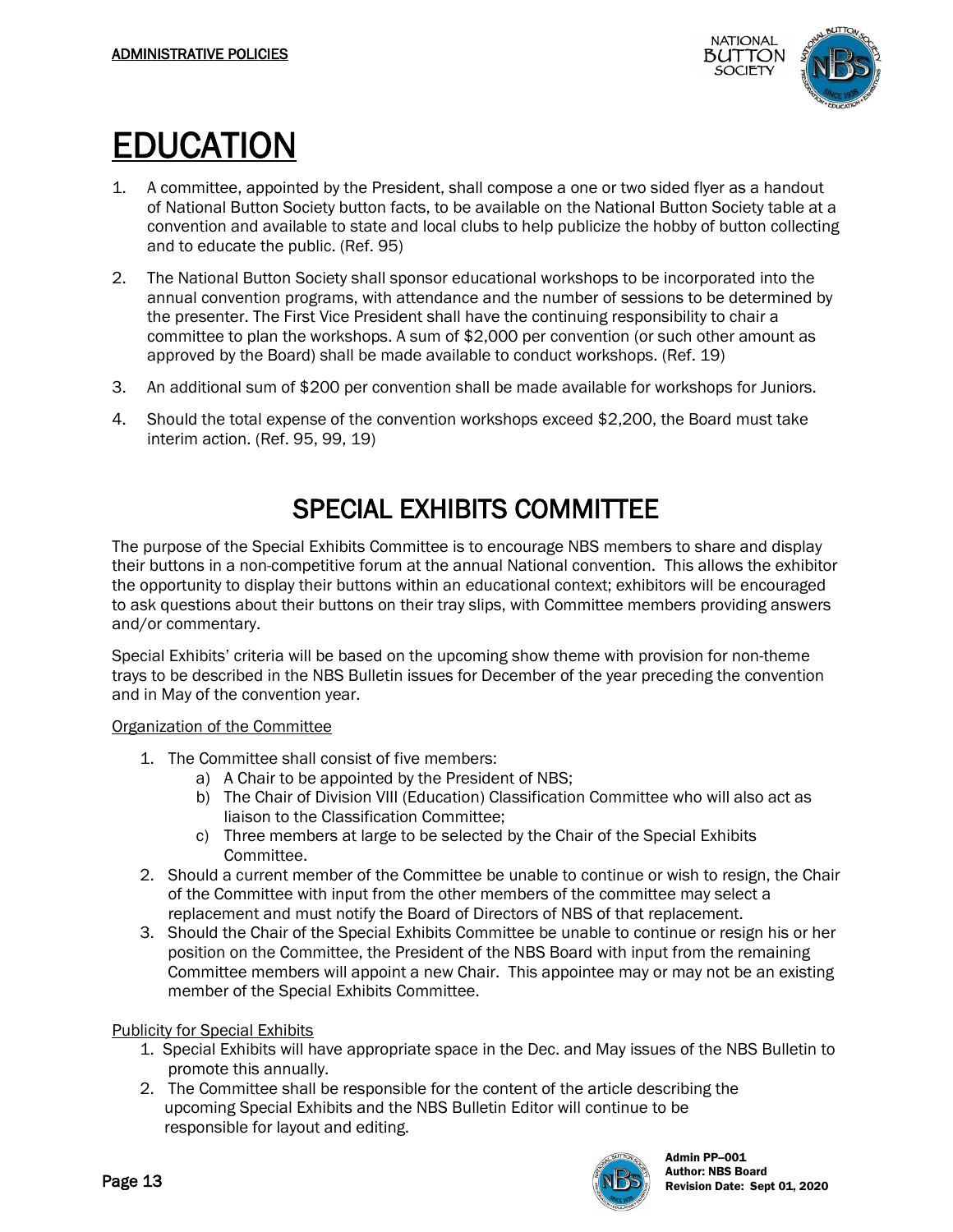

Exhibitors' Guidelines

- 1. Exhibitors entries shall conform to the Classification Blue Book rules noted under:
	- a) the Division VIII Educational Exhibits Rules for Entry (shown under Division Definitions);
	- b) Mounting Requirements shown under NBS Competition Entry Procedures; and
	- c) Shall obtain entry slips as noted under Entry blanks in the Competition Entry Procedures, including whether or not the Exhibitor grants permission for their tray(s) to be photographed.

Special Exhibits' Committee Reports

- 1. The Chair of the Special Exhibits Committee shall present a formal report both verbally and in writing to the Board of Directors and Membership at the General Membership Meeting at each annual Convention, this report to include:
	- a) Categories chosen for that Convention's Special Exhibits;
	- b) Number of trays hung in each category;
	- c) Number of participants including the number of convention Speakers and Special Exhibits Committee members participating; and
	- d) The number of trays hung per exhibitor.

(Ref. 16, 19)

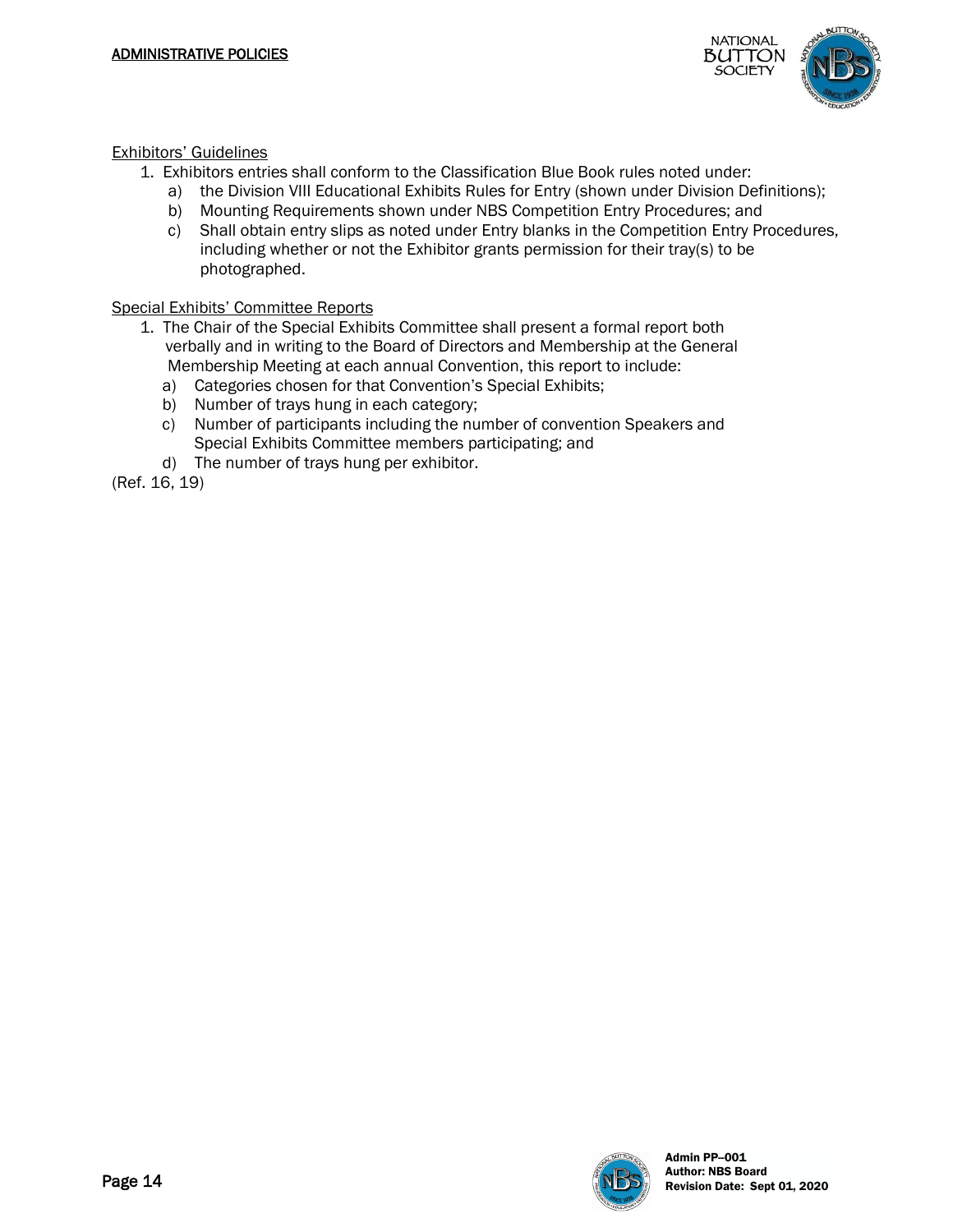

### FINANCE

#### COLOR PLATE FUNDS

Policies and rules regarding the Bulletin Color Plate Fund are as follows:

- A. Contributions of \$25 or more made to the fund shall be listed annually in the Bulletin.
- B. The listing shall include the name of the contributor and the name of the honoree if applicable.
- C. The contribution amount shall be listed only at the specific request of the contributor. (Ref. 95)

#### FINANCIAL ACCOUNTING

- 1. For accounting and control purposes, the funds of the National Button Society are to be maintained in separate financial accounts, which are a General Fund, used for unrestricted expenses; and other Restricted Funds in which the monies may only be spent for the intended purpose of the fund. Currently these Restricted Funds are:
	- A. Life Membership Fund,
	- B. Memorial Award Fund, and
	- C. Jane Ford Adams and Member Supported Color Fund.

The Memorial Fund may contain non-memorial sub-accounts as a matter of fiscal management without changing the name of the account. (Ref. 91, 92)

- 2. As a non-profit Social and Recreational Club, as defined by I. R. Code Section 501 C(7), NBS shall file all necessary Federal and State income tax returns annually and pay any and all applicable taxes from the General Fund. (Ref. 87, 19)
- 3. The Society will also be responsible for taxes imposed by the Federal Unemployment Tax Act if four or more individuals are employed. (Ref. CD-2)
- 4. The President of the National Button Society and each of the two Vice-Presidents or other preassigned Board member shall be authorized to sign checks in the event the Treasurer becomes incapacitated or is otherwise unavailable. (Ref. 66)
- 4. The cost of transportation and storage of the tray racks and library between annual NBS conventions shall be borne by the Society. There shall be prepared yearly, by the Treasurer, a written contractual agreement with whoever will transport and/or store the racks and library of the National Button Society outlining the fees and responsibilities of the Society and the individual or individuals. (Ref. 92, 96, 11)

#### FINANCIAL COMPENSATION

- 1 Compensation for NBS contractors shall be established by the Board. Contracts shall be reviewed at a minimum of every two years. Current Schedule attached as *Appendix E.*
- 2. Reimbursement amounts and applicable categories for NBS volunteer positions shall be established by the Board. Current Schedule attached as *Appendix E.* Reimbursement requests should be submitted on the NBS Payment Request Form (*Appendix F*).
- 3. The Treasurer shall pay travel allowances only after a satisfactory written request is submitted accompanied by original receipts. The amount reimbursed shall not exceed the maximum payment established by the Board. (Ref. 93)

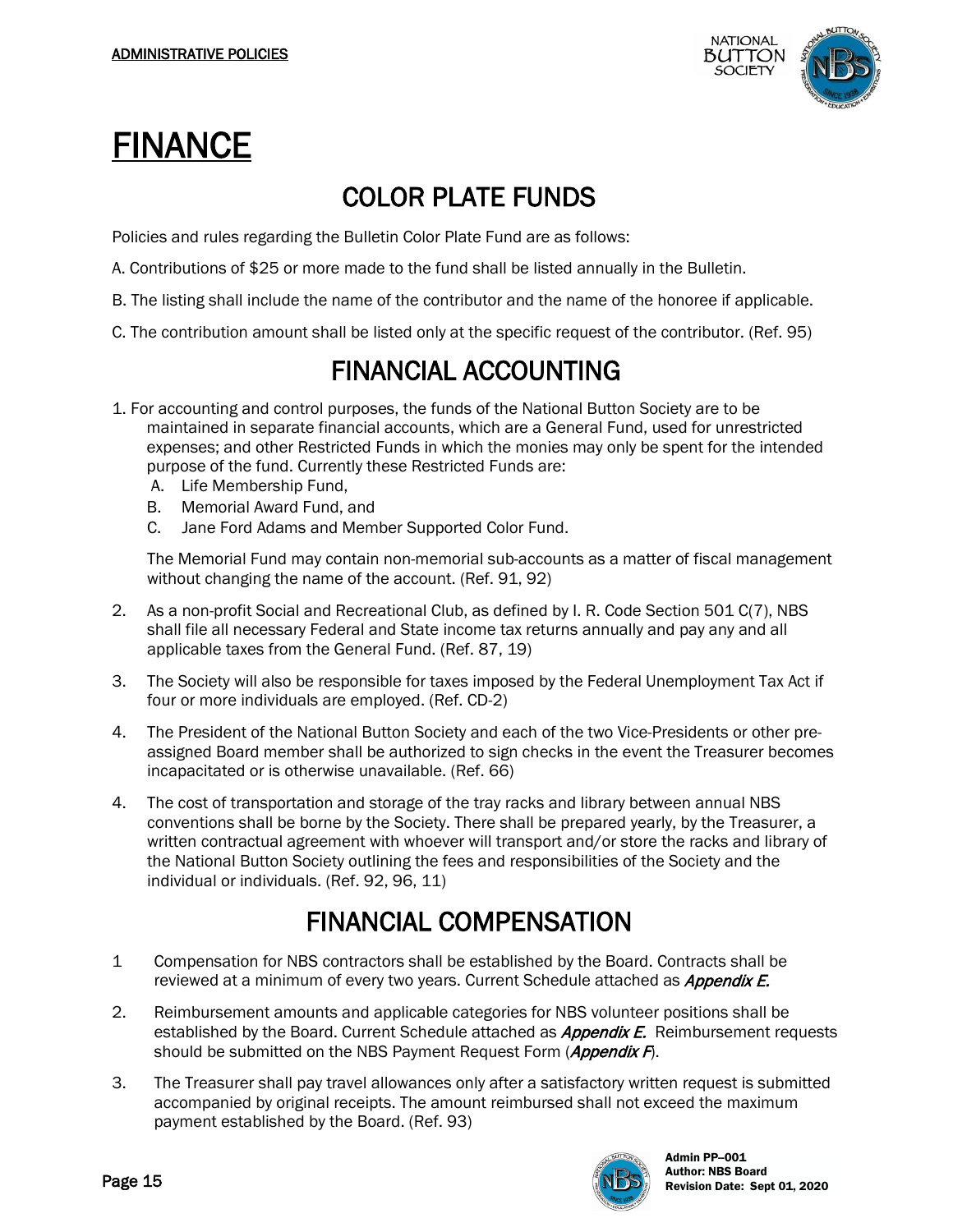

- 4. Approved mileage expense shall be reimbursed be at the rate set by the I.R.S. (Ref. 96)
- 5. The Second Vice President shall be reimbursed for the cost of obtaining a "President's Gift" for past (Ref. 96, 08)
- 6. Individuals holding more than one position are entitled to travel stipends for all positions held but the total amount paid shall not exceed the current approved maximum of \$350 as of August 18, 2018 and as approved annually thereafter and shown on the Stipend and Travel Reimbursement Schedule approved by the Board. Appendix E.

#### **INSURANCE**

Insurance for Directors and Officers Liability, Business Personal Property and General Liability policies will be purchased yearly and shall remain current at all times. (Ref. 13)

#### PUBLICITY MATCHING GRANT

The National Button Society has set aside funds that are designated to fund grants to local and state button clubs in support of certain kinds of activities designed to promote button collecting, the National Button Society, and membership in local and state button clubs as well as NBS. *These funds are included with the Publicity Grant Committee Budget.* These *Events/Projects* can be conducted by local or state clubs/societies and may involve a wide variety of activities including exhibits, special programs on collecting buttons, etc. The goal of these *Events/Projects* should be to generate greater awareness of button collecting as a hobby and invite *those reached* to participate as members of a button collecting organization. Creativity is encouraged and will be a major consideration in the process of selecting grantees.

Our surveys and other research have revealed that the primary connection and starting point for most new collectors is with a local club or individual collector. Therefore, we are going to offer both monetary and consulting support to button clubs and societies who are willing to engage in activities that promote button collecting and membership in our organizations. It should be kept in mind that the purpose of these grants is to *supplement* the investment that the local or state organization is committed to investing in the activity. Evidence that the local or state organization is making a significant commitment to the proposed activity will be a very important consideration in selecting grantees.

There is a process by which button clubs/societies can apply for these grants. These applications will be reviewed by a committee appointed by the NBS President and those selected for funding and other support will be notified within a specified time frame. Notification of the availability of these grants and the dates for submission of applications will be published in the National Button Bulletin and on the NBS website. Notification of awards will be sent directly to applicants within the specific time limit stated in the announcement of request for applications. Complete instructions and forms to be used in the application for a grant are provided in the following pages.

Post-grant activity will include a review of the measured success of past grant actions or the future potential for new Grant applicants. Reviews shall include the increase in membership, attendance at events, increased activity to a website or social media post, etc. plus innovations planned by previous awardees will also be a critical part of the selection process. (Ref. 19)

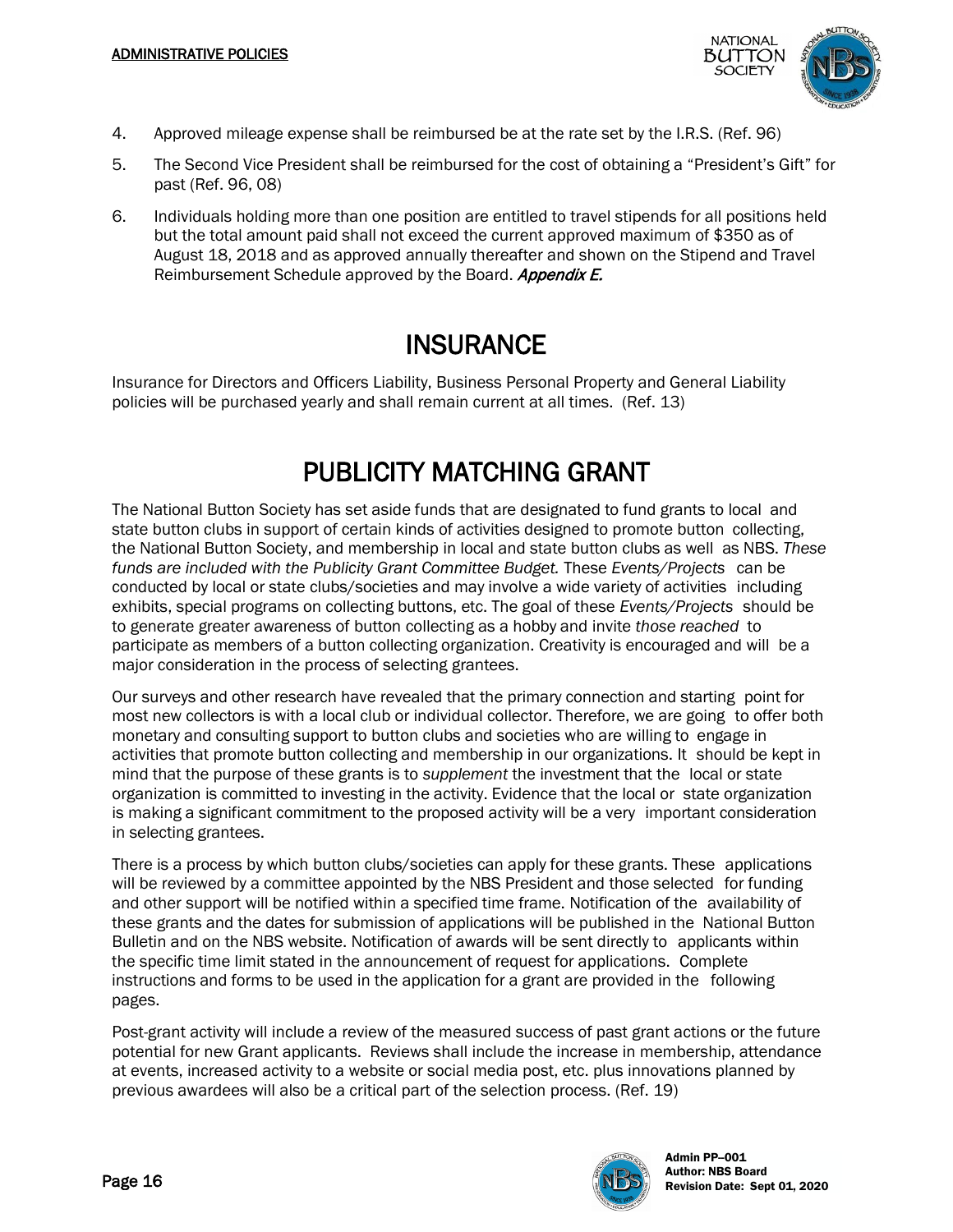

- Object: The object of this Program is to partially fund state-initiated proposals which would meet at least one of the following criteria.
	- a. Increase state and NBS membership
	- b. Increase member engagement as seen through participation in workshops, shows, competitions, committees, etc.
	- c. Improve visibility of the state organization among button collectors, antique dealers, sewists, quilters and/or other associated organizations.
	- d. Increase and sustain junior and student membership.
	- e. Increase public attendance at organizational events.
	- f. Improve access to organizational events, i.e. in large states increase the number of events and host them in different areas of the state.
	- g. Develop and provide educational programs on buttons for use with associated groups.
- Who May Apply: Any organization that is an active member of the National Button Society may apply. The organization must have an institutionally-based account (bank, credit union, etc) where monies could be deposited. Awards will not be granted to individuals.

Grant Limits: Organizations may apply for up to \$500 and it must be matched by the state. (Ref. 14) Process:

- 1. **Application:** Application is made by submitting the application form to the Publicity Grant Committee. The form may be downloaded from the Members Only section of the NBS website Appendix G).
- 2. Timeline: Applications may be submitted at any time during the year. Determination of the grant will be provided within six weeks of receipt of the completed Application.
- 3. Reporting: Upon completion of the Event/Project, the following would be required:
	- a. A full report provided the NBS Board of Directors.
	- b. The organization would grant permission to NBS to publish their project and results.
	- c. Examples of any print materials developed as well as artifacts of web-based pages or sites.
	- d. A complete accounting of how funds were spent including any funds coming from the local level.
- 4. Refunds: Any funds initially granted not used specifically for completion of the Project will be returned to the National Button Society.

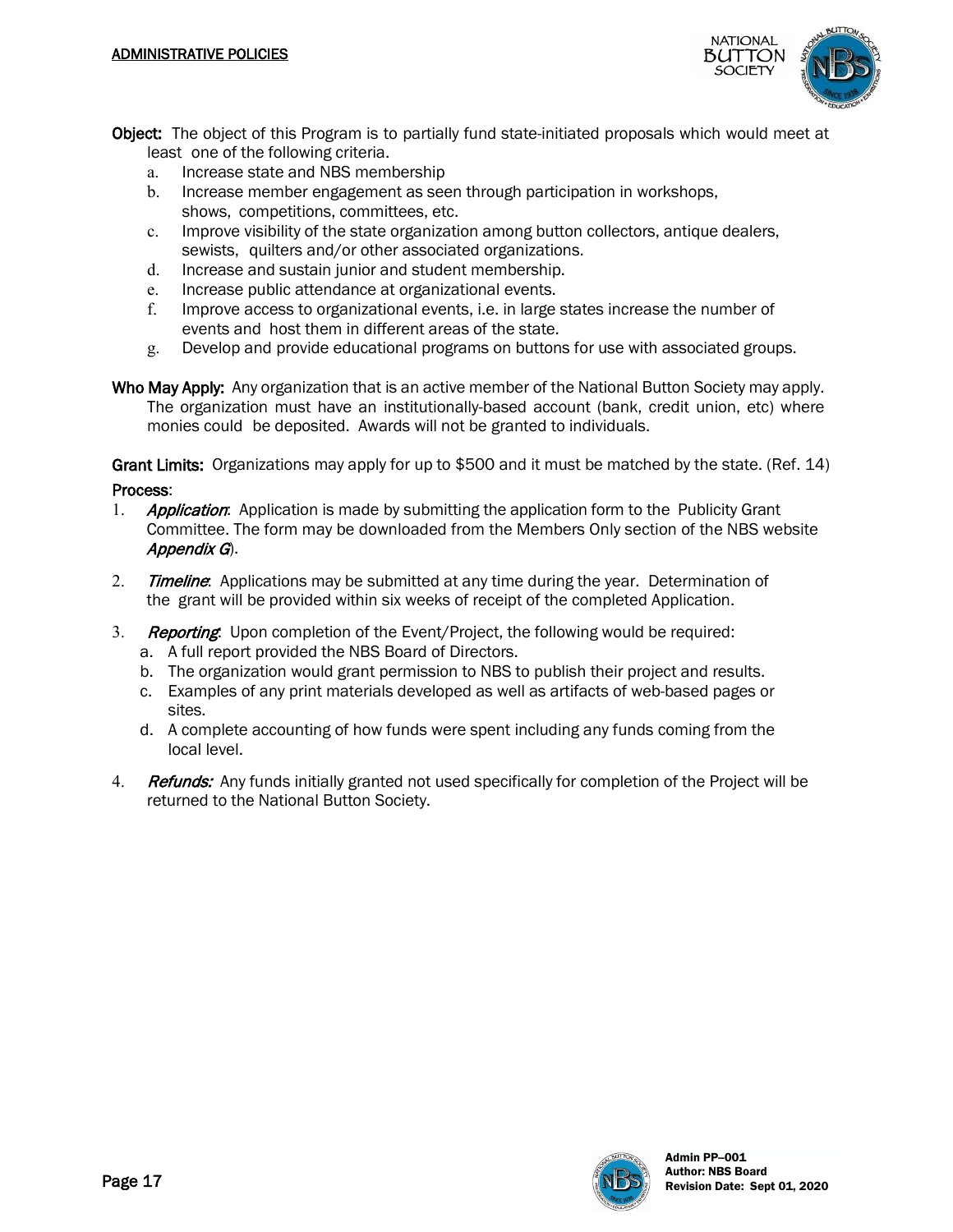

## MEMBERSHIP

- 1. There is no age limit on Annual, Associate, Sustaining, and Co-memberships. (Ref. CD-1)
- 2. The age limit for Life Membership is 18 years or over. NOTE: In October 2004 Life Memberships were suspended until further notice. (Ref. CD-1)
- 3. The age limit for Junior Membership is 6-17 years inclusive. (Ref. CD-1)
- 4. Any member in good standing making an additional annual contribution of \$25 or more, shall be noted in the Bulletin as a sustaining member. (Ref. 91, 08)
- 5. New members shall receive the most recent Classification Guide (Blue Book) and Beginners' Handbook (*Appendix H*), from the Publications Supplier.

#### MEMBERSHIP DATABASE, DIRECTORY & EMAILS

- 1. A computerized database of the NBS membership shall be maintained and shall include a record for each member of the Society. Inputs for updating the database shall be provided by the Membership Coordinator of the Society. It shall be used for providing files for the addressing of Bulletins/envelopes and generating the Society membership portion of the every other year Membership Directory, a supplement to the October Bulletin.
- 2. Permission to use the National Button Society membership list must be obtained from the Board of Directors. (Ref. 92)
- 3. For purposes of the database and in order to maintain continuity of the records therein, members who have two separate residences and wish to have their Bulletins sent to the relevant correct address, are designated as "DUAL" members. DUAL meaning that they have two or dual residences. (Ref. 02)
- 4. The Membership Directory shall be published in alphabetical order by name of member. State societies and local clubs will still be listed in the back by State/Country. (Ref. 08)
- 5. The Membership Directory shall be published every two years, alternating formats by alpha and by State. (Ref. 10)
- 6. Email access to members via the NBS website is for the purpose of sharing information about button collecting and encouraging communication amongst button collectors. The membership email directory may NOT to be used for any commercial purpose whatsoever. Any such use may result in the sender being removed from access to the NBS "Members Only" site.

#### DUES

- 1. Dues, due October 31 for the following calendar year, payable to the Membership Coordinator Secretary, entitle members to all issues of the NBS Bulletin, voting rights, and participation in the Annual Meetings. (Ref. 80)
- 2. Effective January 1, 2009, adult and associate membership dues shall be \$35 US and \$45 International & Canada per annum, due and payable by October 31st of each year. Junior

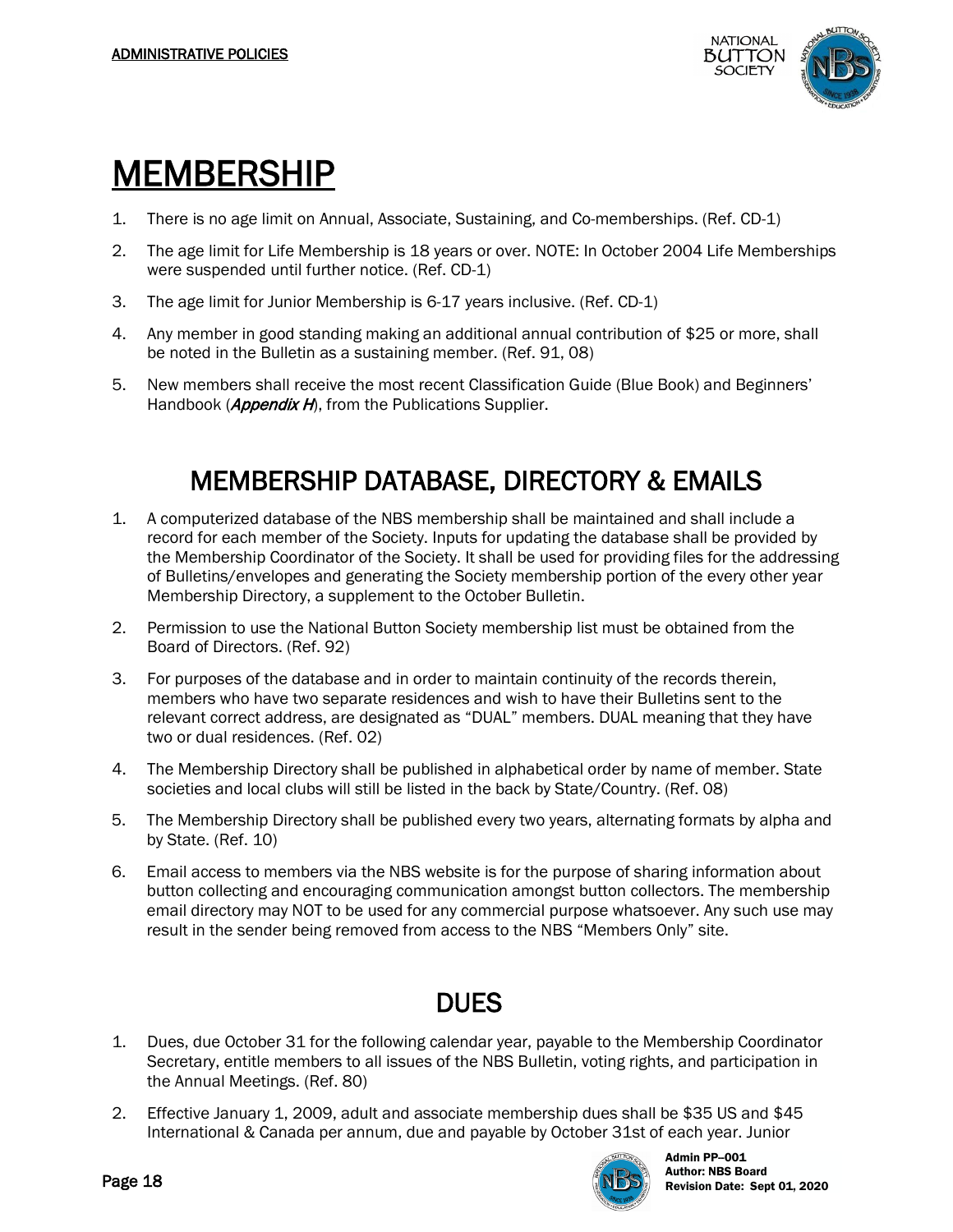

membership dues shall be \$18 per annum. Dues for Co-memberships shall be \$45 US and \$55 International, per annum, with only one Bulletin sent per household, but all having all other rights of membership. Members who renew their membership after the October 31 deadline shall receive only those issues of the Bulletin for which the Publisher cut-off date has not yet passed as of the date of that renewal. The Communications Committee may sell copies of current year Bulletins to late renewing members, and new members who join during the year, for a reasonable price (which may include shipping and handling) that is determined by that Committee and published regularly in the Bulletin. (Ref. 00, 02, 06, 08, 12)

- 3. Effective October 1, 2004, the acceptance of new Life Memberships shall be suspended until further notice. (Ref. 04)
- 4. Associate members (clubs, libraries, organizations, etc.) shall receive the National Button Society Bulletins, but shall not have voting rights. (Ref. CD-1)

#### PRIVACY POLICY

#### *Our Privacy Policy was last updated by the Board on June 2, 2019 posted on July 20, 2019.*

Your Privacy The National Button Society follows all legal requirements to protect your privacy. Our Privacy Policy is a legal statement that explains how we may collect information from you, how we may share your information, and how you can limit our sharing of your information. You will see terms in our Privacy Policy that are capitalized. These terms have meanings as described in the Definitions section below.

Definitions "Non Personal Information" is information that is not personally identifiable to you and that we automatically collect when you access our Website with a web browser. It may also include publicly available information that is shared between you and others.

"Personally Identifiable Information" is non-public information that is personally identifiable to you and obtained in order for us to maintain membership records and provide other access not available to the public. Personally Identifiable Information may include information such as your name, email address, and other related information that you provide to us or that we obtain about you.

Information We Collect Generally, you control the amount and type of information you provide to us when using our Website. As a Visitor, you can browse limited sections of our website to learn more about our Organization. You are not required to provide us with any Personally Identifiable Information unless you submit a Membership Application.

As a Registered Member limited "Personally Identifiable Information" is available to other organizational members. You may review what "Personally Identifiable Information" is shared by viewing the privacy settings in your member profile. If you do not want information that is marked for sharing visible in your profile please contact the National Button Society Secretary.

How We Use Your Information We use the information we receive from you as follows:

- Our Website We use the Personally Identifiable information you provide to us along with any computer information we receive to maintain the membership database and validate access to the website. The information collected is required for website logon, bulletin mailings, creating member directories and access to specific sections of the site.
- Sharing Information with Affiliates and Other Third Parties We do not sell, rent, or otherwise provide your Personally Identifiable Information to third parties for marketing purposes.

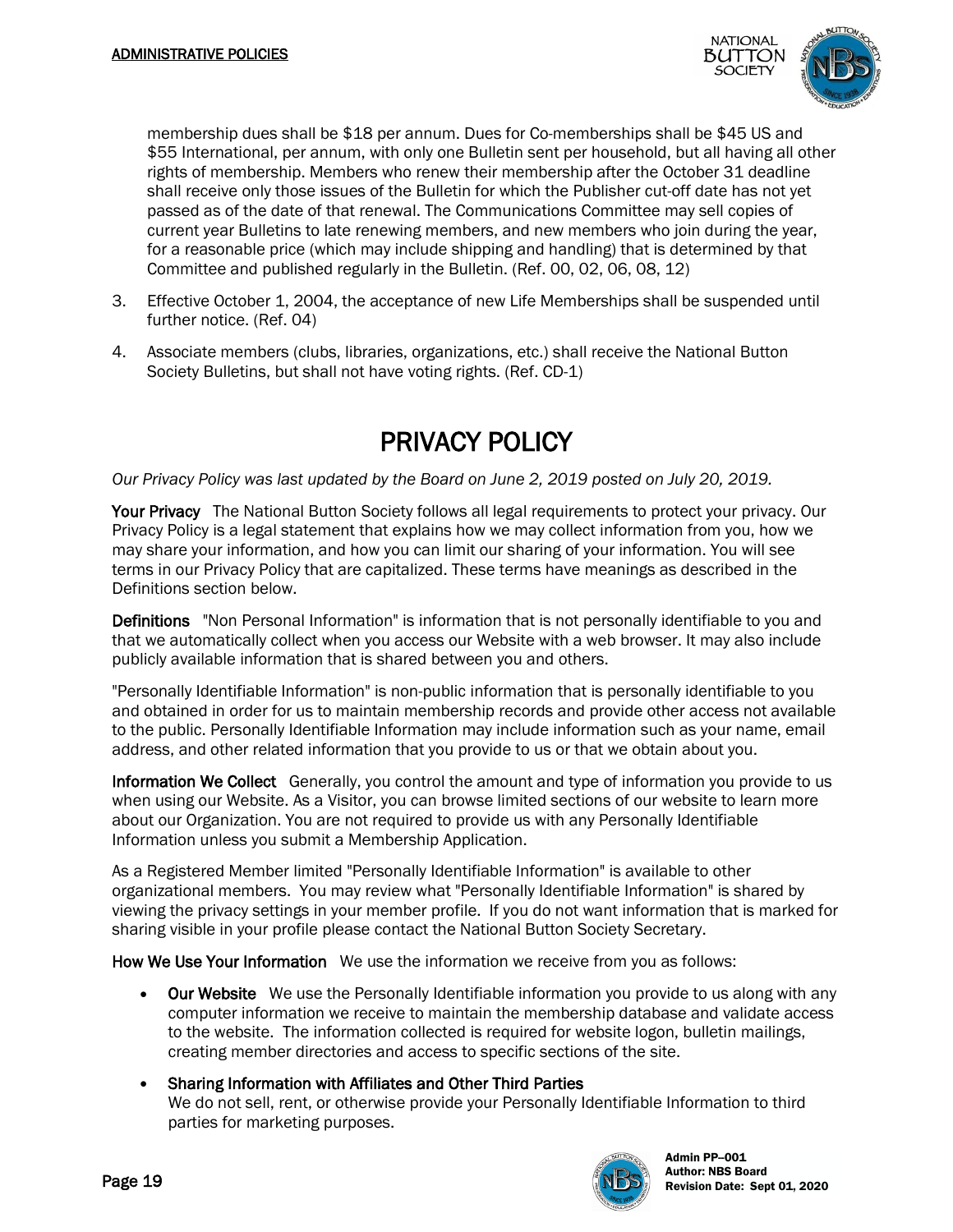

We may provide your Personally Identifiable Information to affiliates that provide services to us with regards to our Website (i.e. payment processors, Website hosting companies, etc.); such affiliates will only receive information necessary to provide the respective services and will be bound by confidentiality agreements limiting the use of such information.

We may provide your Personally Identifiable Information to NBS affiliated button clubs for the sole purpose of furthering the hobby of button collecting and not-for-profit purposes.

- **Data Aggregation** We retain the right to collect and use any Non Personal Information collected from your use of our Website and aggregate such data for internal analytics that improve our Website and Service as well as for use or resale to others. At no time is your Personally Identifiable Information included in such data aggregations.
- **Legally Required Releases of Information** We may be legally required to disclose your Personally Identifiable Information, if such disclosure is (a) required by subpoena, law, or other legal process; (b) necessary to assist law enforcement officials or government enforcement agencies; (c) necessary to investigate violations of or otherwise enforce our Legal Terms; (d) necessary to protect us from legal action or claims from third parties including you and/or other Members; and/or (e) necessary to protect the legal rights, personal/real property, or personal safety of National Button Society, our Users, employees, and affiliates.

Computer Information Collected When you join our organization and use our Website, we automatically collect certain computer information by the interaction of your mobile phone or web browser with our Website. Such information is typically considered Non Personal Information. We also collect the following:

- Cookies Our Website uses "Cookies" to identify the areas of our Website that you have visited. A Cookie is a small piece of data stored on your computer or mobile device by your web browser. We use Cookies to personalize the Content that you see on our Website. Most web browsers can be set to disable the use of Cookies. However, if you disable Cookies, you may not be able to access functionality on our Website correctly or at all. We never place Personally Identifiable Information in Cookies.
- Third Party Tracking Tools We may use third party tracking tools to improve the performance and features of our Website. These third party tracking tools are designed to collect only Non-Personal Information about your use of our Website. However, you understand that such tools are created and managed by parties outside our control. As such, we are not responsible for what information is actually captured by such third parties or how such third parties use and protect that information.
- Automatic Information We automatically receive information from your web browser or mobile device. This information includes the name of the website from which you entered our Website, if any, as well as the name of the website to which you're headed when you leave our website. This information also includes the IP address of your computer/proxy server that you use to access the Internet, your Internet Website provider name, web browser type, type of mobile device, and computer operating system. We use all of this information to analyze trends among our Users to help improve our Website.

Links to Other Websites Our Website may contain links to other websites that are not under our direct control. These websites may have their own policies regarding privacy. We have no control of or responsibility for linked websites and provide these links solely for the convenience and information of our visitors. You access such linked Websites at your own risk. These websites are not subject to this Privacy Policy. You should check the privacy policies, if any, of those individual websites to see how the operators of those third-party websites will utilize your personal information.



Admin PP--001<br>Author: NBS Board Page 20  $\sim$  Revision Date: Sept 01, 2020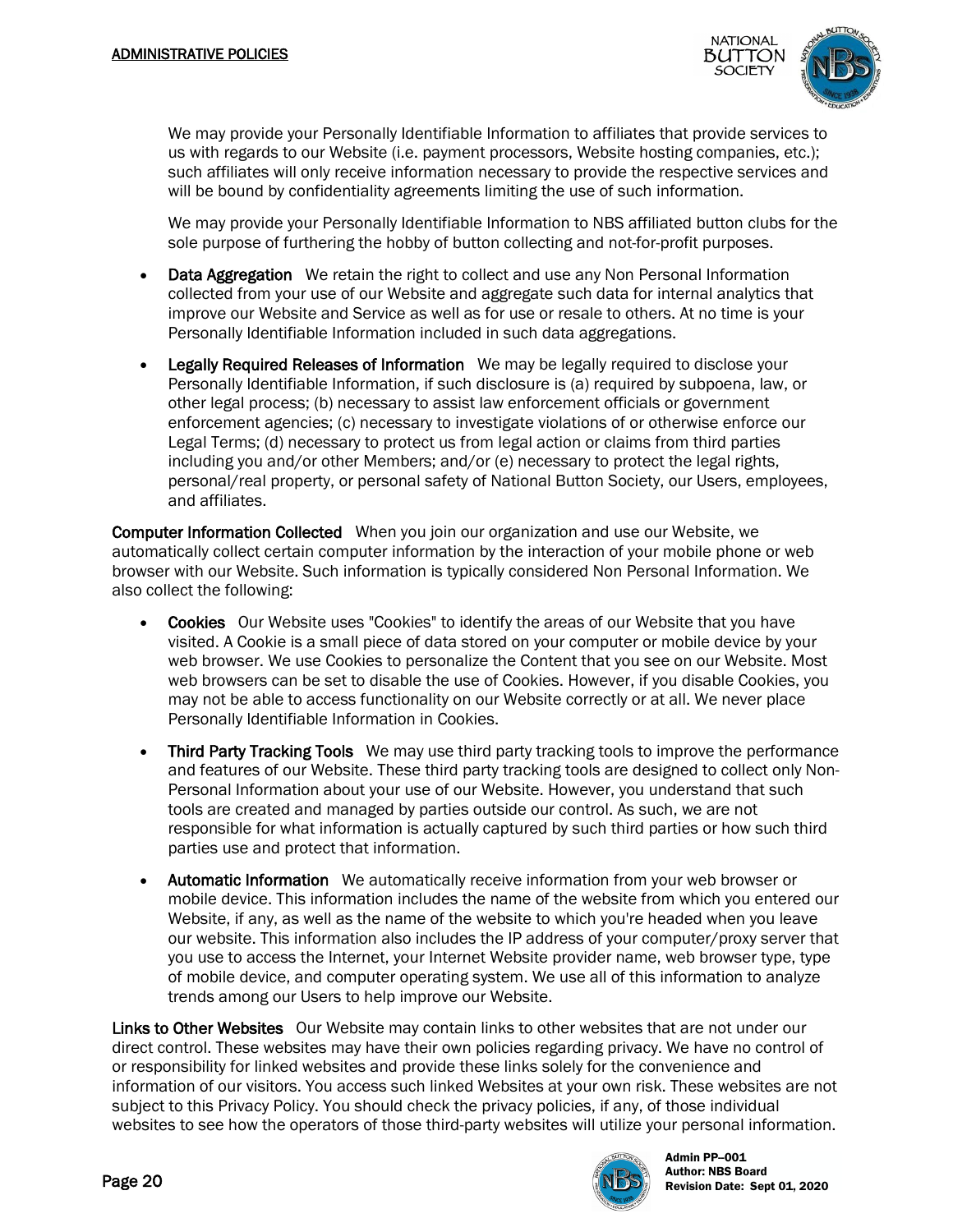

In addition, these websites may contain a link to Websites of our affiliates. The websites of our affiliates are not subject to this Privacy Policy, and you should check their individual privacy policies to see how the operators of such websites will utilize your personal information.

#### Our Email Policy

Our affiliates and we fully comply with national laws regarding SPAM. You can always opt out of receipt of further email correspondence from us and/or our affiliates. We agree that we will not sell, rent, or trade your email address to any unaffiliated third-party without your permission.

#### Privacy Policy Updates

We reserve the right to modify this Privacy Policy at any time. You should review this Privacy Policy frequently. If we make material changes to this policy, we may notify you on our Website, by a blog post, by email, or by any method we determine. The method we chose is at our sole discretion. We will also change the "Last Updated" date at the beginning of this Privacy Policy. Any changes we make to our Privacy Policy are effective as of this Last Updated date and replace any prior Privacy Policies.

You May Change Your Privacy Settings To change your personal privacy settings, login to the Members Only portion of the website. You can access your profile in the upper right hand corner of the page. If you select "Privacy" you should see your Address is not shared, but your City is. If you wish to not have the City show to other members, you can edit the settings for City. Only NBS Administrators see information you don't want shared. The database is used for mailing the NBS Bulletin.

Questions About Our Privacy Practices or This Privacy Policy If you have any questions about our Privacy Practices or this Policy, please contact us. (Ref. 19)

#### VOLUNTEERS

- 1. The description of all NBS positions, paid and unpaid, shall be routinely made available to all holders of such positions, and shall be available on the NBS website.
- 2. A questionnaire expressing interest by members in filling an appointed position shall be made available to NBS members on the NBS website and at the Annual NBS Convention. Appendix I.

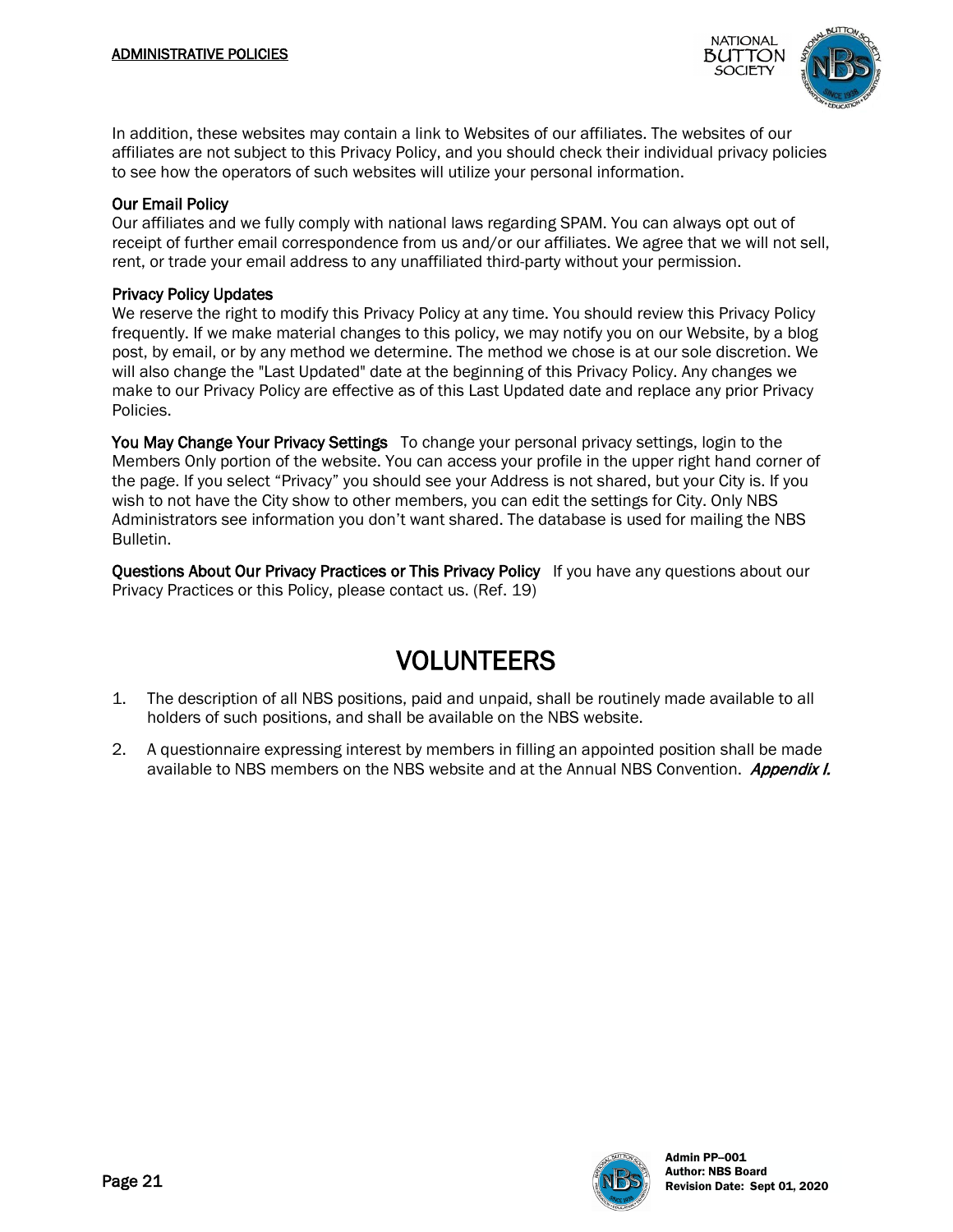

### RECORDS & RETENTION

#### ARCHIVES

The Original Articles of Incorporation and Bylaws, as well as early photos and memorabilia, were given to Ohio State University in 1991 by Ann Rudolph, NBS Historian. They are owned by OSU but may be accessed with an appointment, by contacting the OSU Rare Books Section in the Thompson Library. (Ref. 12)

#### RECORDS RETENTION POLICY

NBS is a non-profit corporation organized under the General Corporation Law of the State of Delaware on March 26, 1971. NBS is committed to compliance with applicable laws in our record keeping, retention, and disclosure.

This retention and destruction policy identifies the record retention responsibilities of staff, volunteers, board members, and outsiders for maintaining and documenting the storage and destruction of NBS documents and records.

GENERAL. Unnecessary records should be eliminated from NBS files so as not to impede the use of pertinent records. Several categories of documents warrant special consideration and are identified below.

EXCEPTION FOR LITIGATION RELEVANT DOCUMENTS. NBS expects all officers, directors, and contractors to

comply fully with this records retention policy, provided that all officers, directors, and contractors should note the following general exception to any stated destruction schedule: If you believe, or NBS informs you, that NBS records are relevant to litigation or potential litigation, then you must preserve those records until it is determined that the records are no longer needed. This exception supersedes any previously or subsequently established destruction schedule for those records.

ELECTRONIC MAIL (E-Mail). Emails to be retained are those relevant to the items identified below. E-mail that needs to be saved shall be saved either by printing in hard copy and kept in appropriate files or downloaded to a computer file and kept electronically as a separate file.

P = Permanent Records Numeric = Retention period in years

| <b>GUIDELINES FOR RETENTON</b>     |   |                     |
|------------------------------------|---|---------------------|
| <b>BUSINESS RECORDS</b>            |   | ACCOUNTING          |
| <b>Annual Financial Reports</b>    | P | <b>Balance Shee</b> |
| Articles of Incorporation          | P | <b>Budgets</b>      |
| <b>Audit or Financial Reviews</b>  | P | <b>Cash Disburs</b> |
| <b>Board and Committee Members</b> | P | Chart of Acco       |
| Board & Committee Minutes          | P | Check Regist        |
| <b>Bylaws</b>                      | P | Corresponder        |
| Contracts                          | P | <b>Donation Rec</b> |
| Correspondence, General            | P | Insurance           |
| <b>Election Records</b>            | P | Profit/Loss St      |
| <b>Inventory Records</b>           | P | Reimburseme         |
| <b>Membership Records</b>          | P | <b>Tax Forms</b>    |
|                                    |   |                     |

| <b>BUSINESS RECORDS</b>            |   | <b>ACCOUNTING</b>             |   |
|------------------------------------|---|-------------------------------|---|
| <b>Annual Financial Reports</b>    | P | <b>Balance Sheets</b>         | P |
| Articles of Incorporation          | P | <b>Budgets</b>                | 3 |
| <b>Audit or Financial Reviews</b>  | P | Cash Disbursement & Receipts  | P |
| <b>Board and Committee Members</b> | P | <b>Chart of Accounts</b>      | P |
| Board & Committee Minutes          | P | <b>Check Register</b>         | P |
| <b>Bylaws</b>                      | P | Correspondence, Accounting    | 5 |
| Contracts                          | P | <b>Donation Records</b>       | P |
| Correspondence, General            | P | Insurance                     | 7 |
| <b>Election Records</b>            | P | Profit/Loss Statements        | P |
| <b>Inventory Records</b>           | P | <b>Reimbursement Requests</b> | 7 |
| Membership Records                 | P | <b>Tax Forms</b>              | 7 |
|                                    |   | <b>Vendor Records</b>         | 7 |
|                                    |   |                               |   |